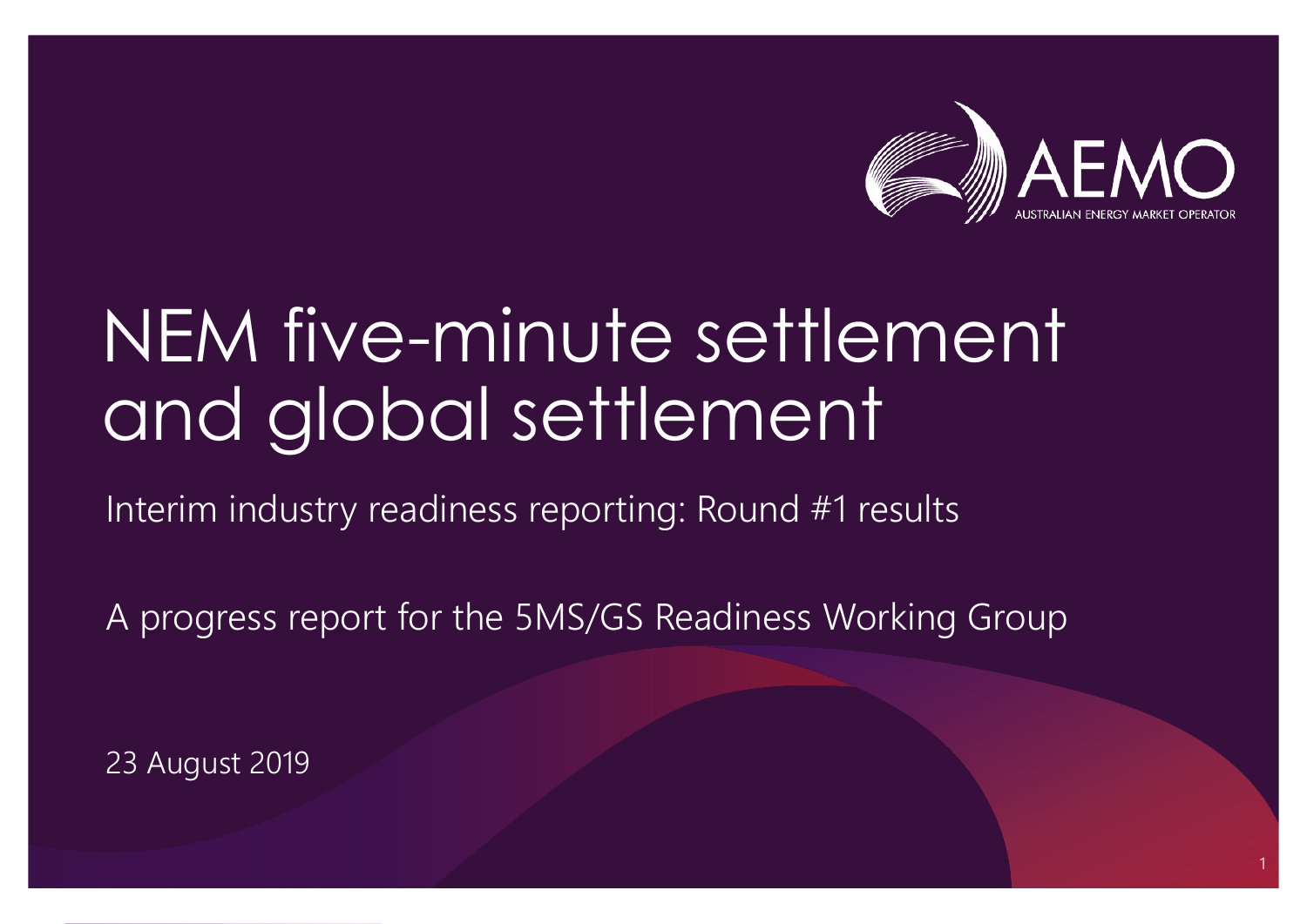## Table of **Contents**

- 1. Background and context
- 2. Key findings
- 3. Results
	- a) Overall summary
	- b) Program establishment
	- c) IT delivery approach
	- d) Impact assessments
	- e) Market and industry preparedness
- 4. Glossary

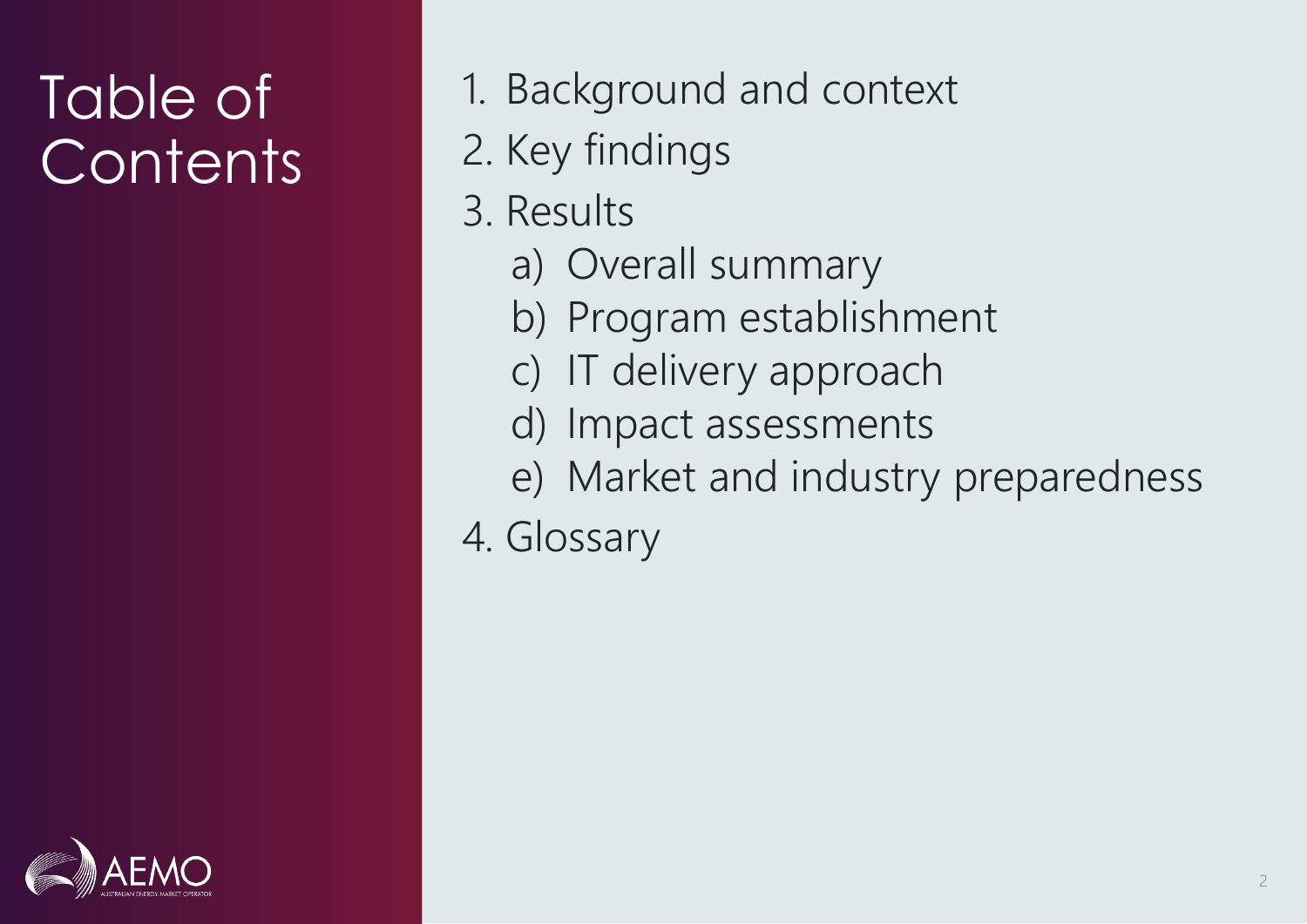

## 1. Background and context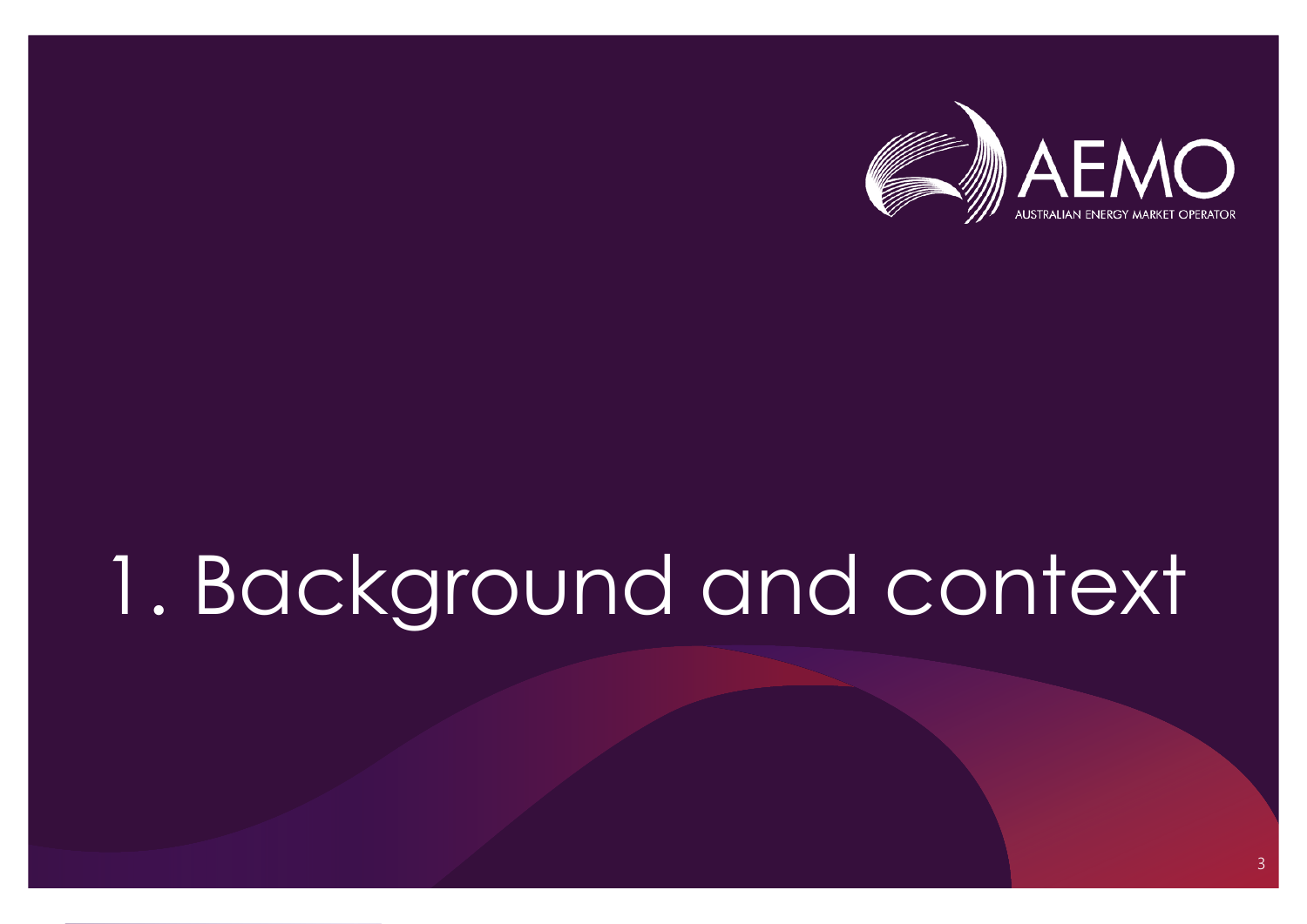## Interim readiness reporting - Background

- Prior to formal readiness reporting commencing in February 2019, NEM participants, through the 5MS/GS Program Consultative Forum (PCF), requested AEMO to establish *interim* readiness reporting to establish a baseline of participant preparedness.
- Interim readiness reporting focuses on the level of establishment of respondent implementation projects. Subsequent, readiness reporting will focus on the progress of these projects.
- The first round of interim readiness reporting commenced on 18 July 2019.
- AEMO collated participant information through voluntary surveys, and reported anonymised survey findings at an aggregate level to the Readiness Working Group (RWG), PCF and also the Executive Forum.
- This progress report will be published on AEMO's website.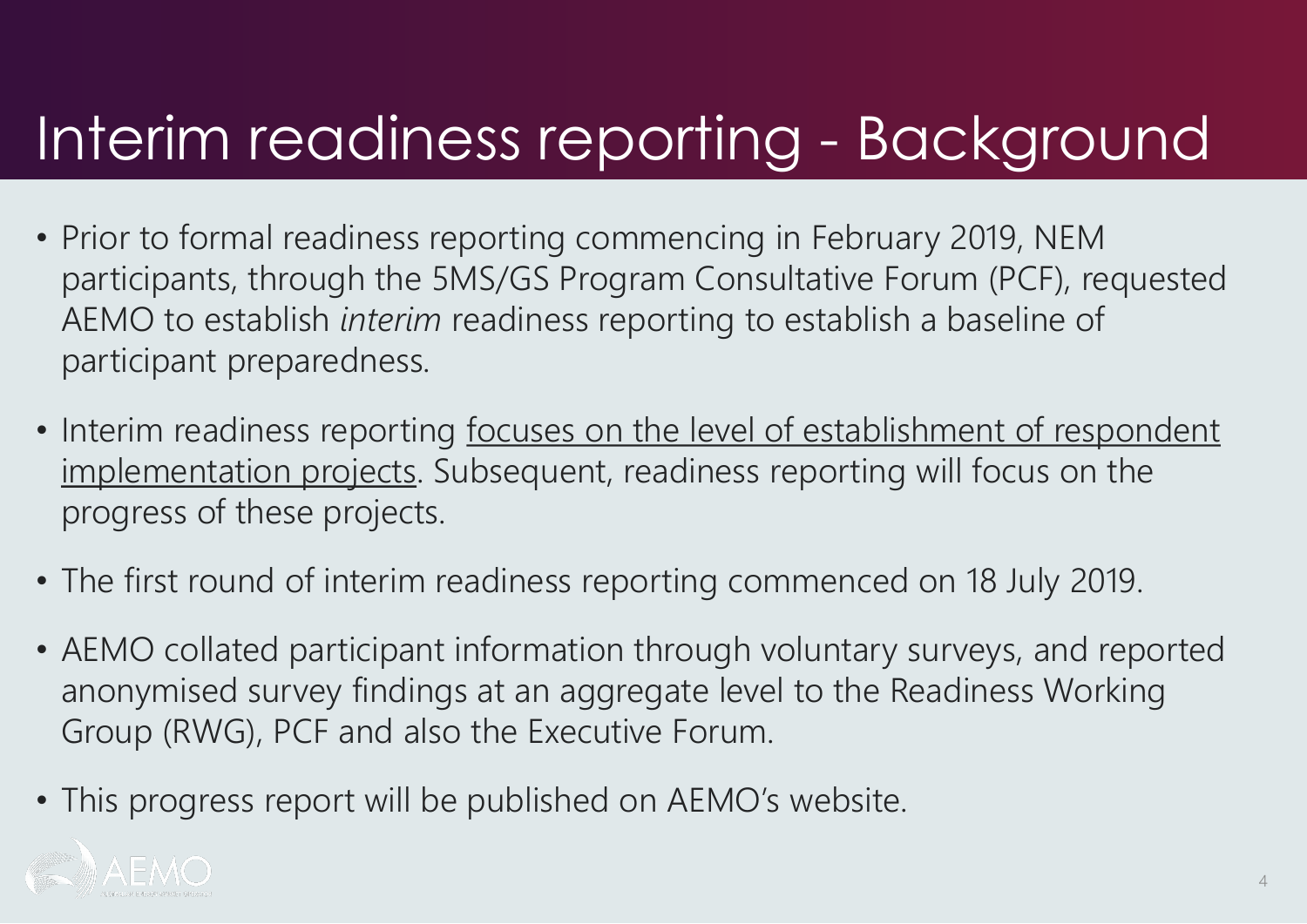## Interim readiness reporting – Context

This progress report:

- Presents key findings and considerations or recommendations developed after an analysis of responses to a 5MS/GS readiness survey of RWG members (including NEM registered participants and metering service providers).
- Relies entirely on the information provided by the responding participants in this initial survey, as at July 2019.
- Provides a generalised snapshot of the declared readiness of those respondents as at the survey date only, and may not be indicative of industry preparedness generally.

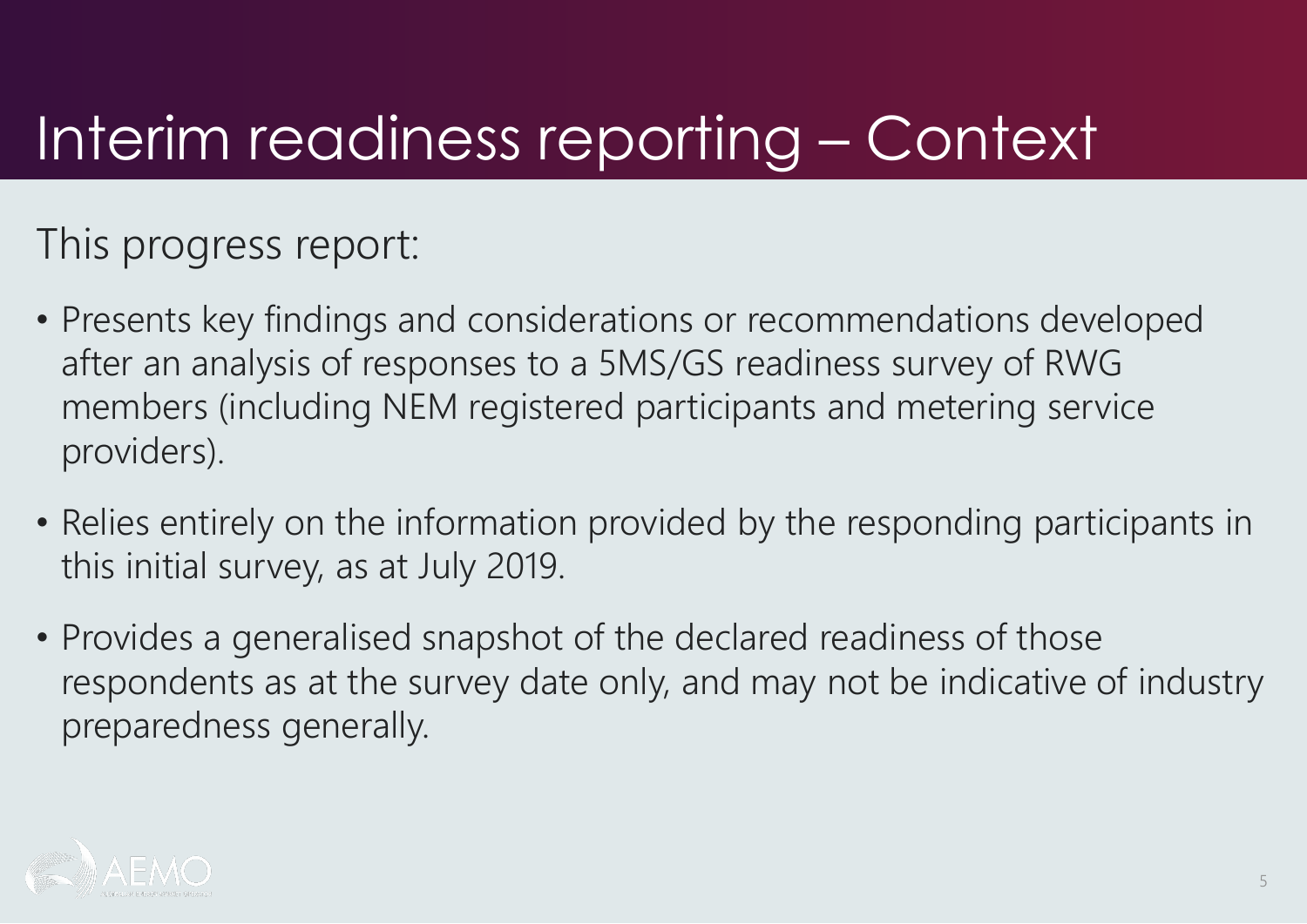## Interim readiness reporting - Timeline

- There will be three rounds of interim readiness reporting, administered according to the timeline outlined in Table 1 below.
- AEMO plans to consult with the industry on the Industry Readiness Reporting Plan. Engagement will commence on 24 September and the final paper will be released on Friday, 13 December. The consultation timeline is outlined in Table 2 below.

| Table 1: Interim readiness reporting plan |  |  |
|-------------------------------------------|--|--|
|                                           |  |  |

| <b>Interim</b><br>reporting | Survey<br>released | <b>Responses due</b> | <b>Results distributed</b> | <b>Discuss at RWG</b><br>meeting |
|-----------------------------|--------------------|----------------------|----------------------------|----------------------------------|
| <b>Round 1</b>              | Thu, 18 Jul        | Wed, 31 Jul          | Tue, 6 Aug                 | Tue, 6 Aug /<br>Tue, 27 Aug      |
| <b>Round 2</b>              | Mon, 2 Sep         | Fri, 13 Sep          | Mon, 23 Sep                | Tue, 24 Sep                      |
| <b>Round 3</b>              | Mon, 4 Nov         | Fri, 15 Nov          | Tue, 26 Nov                | Thu, 28 Nov                      |

Table 2: *Industry readiness reporting plan* consultation timeline

|             |             | RWG engagement Draft paper published Draft paper comments due Final paper |             |
|-------------|-------------|---------------------------------------------------------------------------|-------------|
| Tue, 24 Sep | Thu, 31 Oct | Thu, 21 Nov                                                               | Fri, 13 Dec |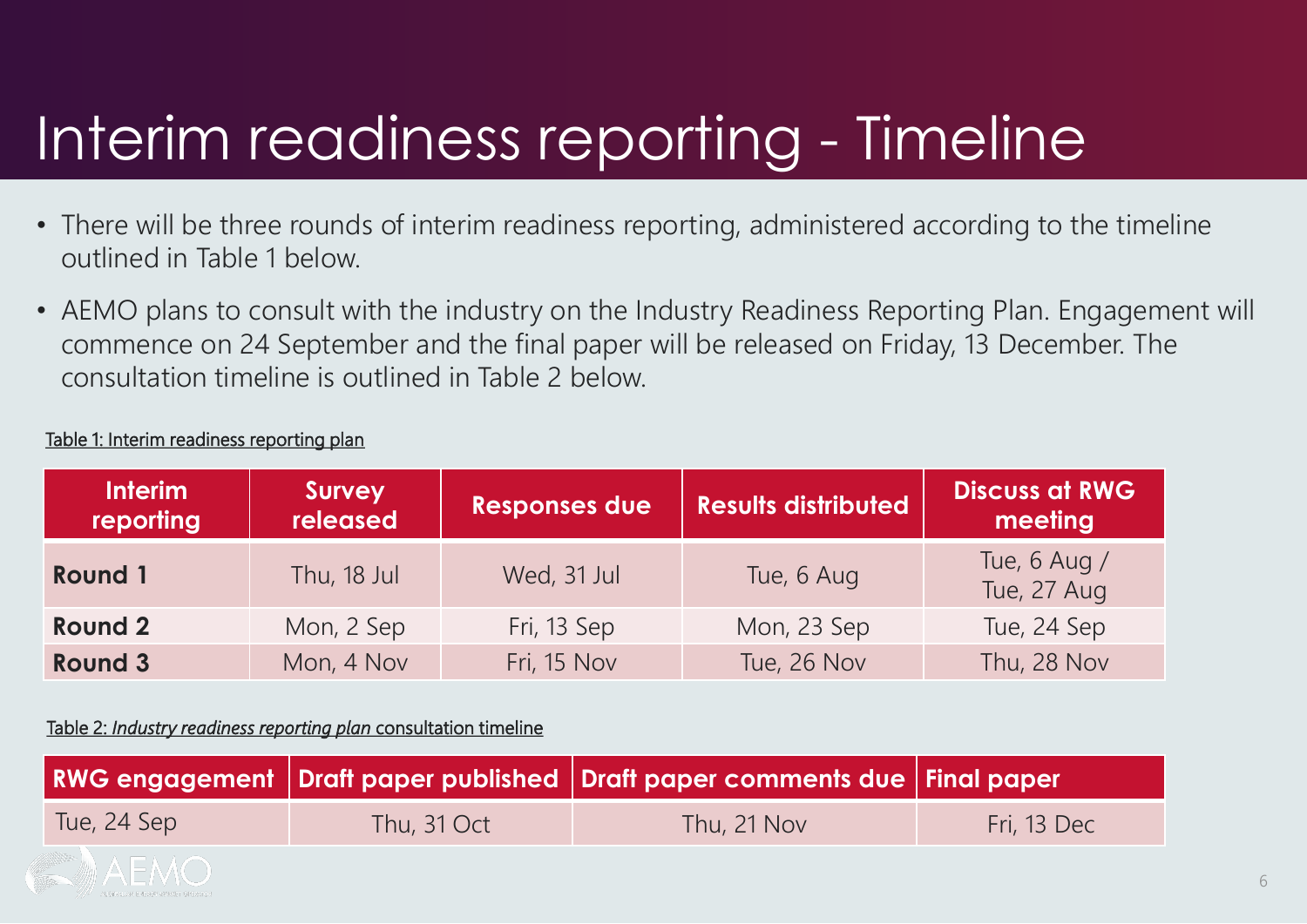

# 2. Key findings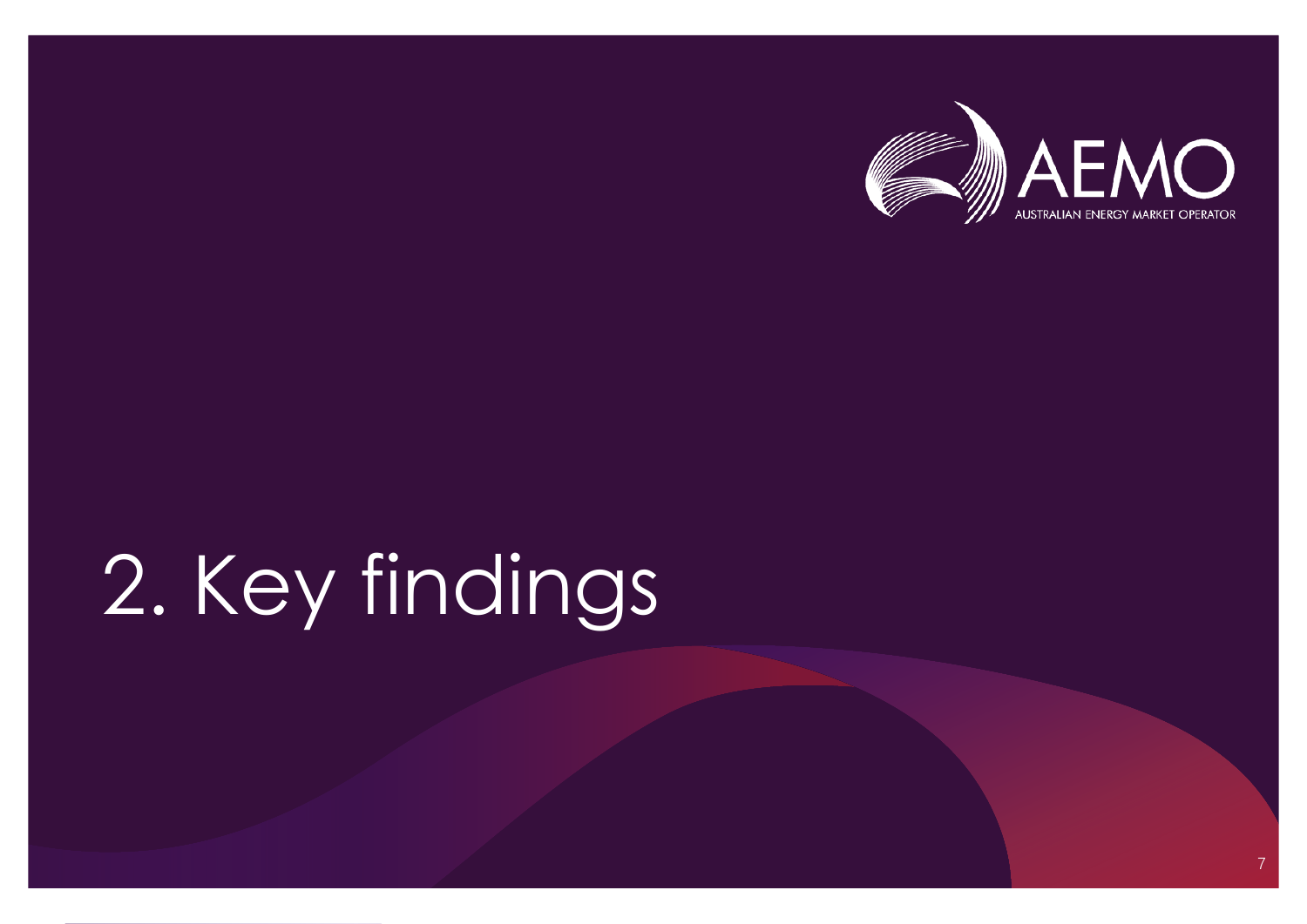## Interim readiness reporting - Round #1

- On 18 July 2019, the first Interim Readiness Reporting survey was sent out to the 44 organisations in the RWG
- A total of 34 organisations responded with 45 submissions, representing a response rate of 77%. Some organisations responded with multiple submissions to represent different participant types.
- Two organisations responded after the survey deadline, and one organisation did not respond through the survey link. These responses are included in this analysis, although they were not included in briefings to the RWG, PCF and Executive Forum that were held in the week beginning Monday 5 August 2019.

#### Figure 1: Interim Readiness Reporting – Participant respondent type (%)



#### Observations:

- Responses were received from an even mix of participant types, with generators, retailers, NSPs and MSPs each representing approximately a quarter of total responses.
- Based on the response rate and mix of respondents, the survey responses represents a reasonable cross-section of the industry

#### **Considerations**

• Enable participants to provide more detail on participant type to allow more targeted analysis (e.g. MSPs to respond as MP, MC or MDP as appropriate)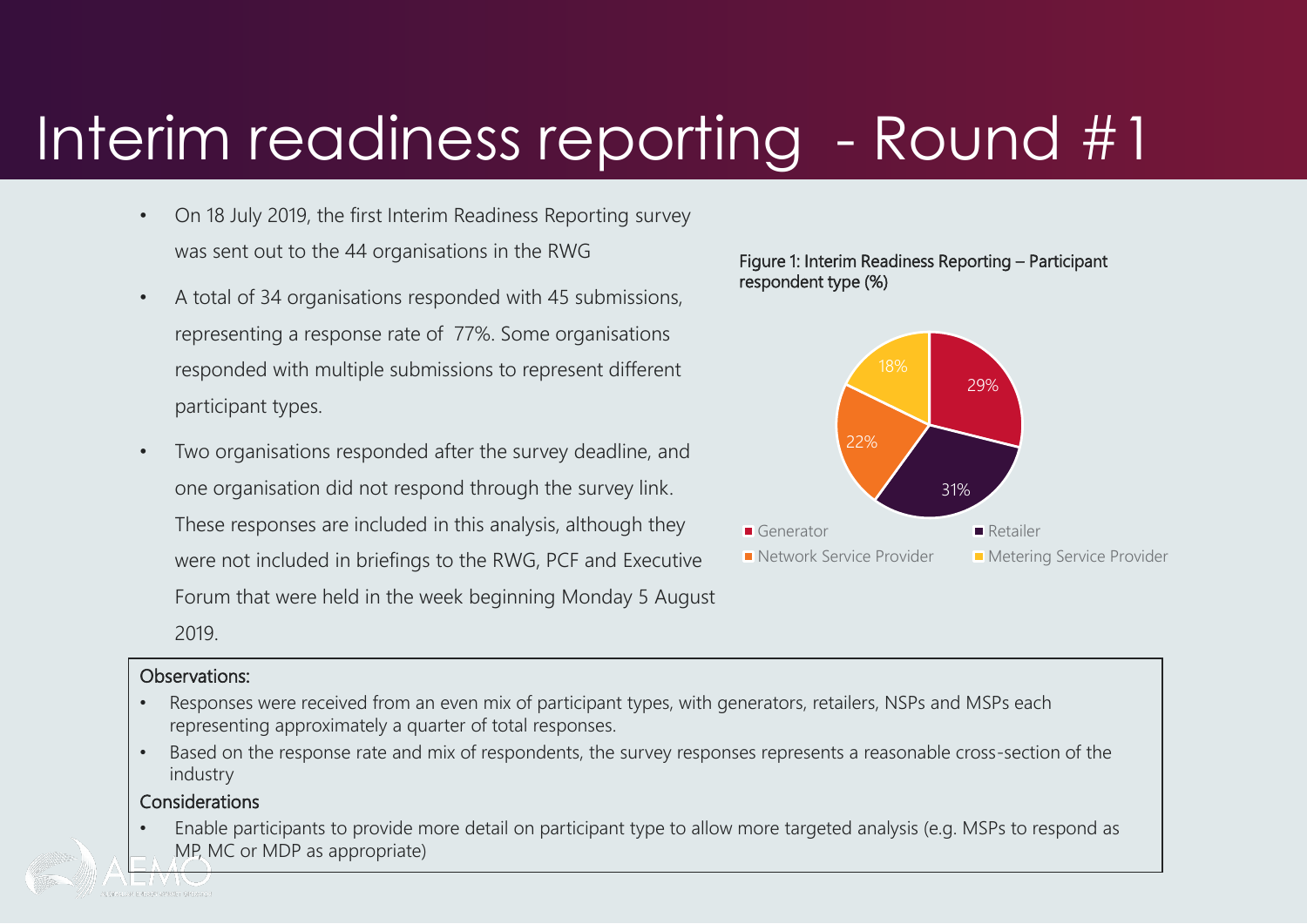## Key findings (1)

- While there is strong management awareness of 5MS / GS requirements and participants have commenced activities to establish 5MS & GS programs, few have well established programs.
	- Almost all respondents are in the early stages of developing project plans and are commencing activities to establish a project team.
	- All respondents have commenced considering funding for their respective programs. However only a handful have fully considered funding.
- 5MS programs are further advanced relative to GS.
	- Almost all participants have at least a small degree of overlap between their GS and 5MS IT program; half of respondents have fully integrated programs.
- In general, Metering Services Providers' programs are the least progressed. Relative to other participant categories, this could be a result of:
	- metering procedures package 2 still being under consultation
	- the scope and complexity of the required changes
- Availability of internal resources and complexity of upgrading systems are the most common participant concerns 9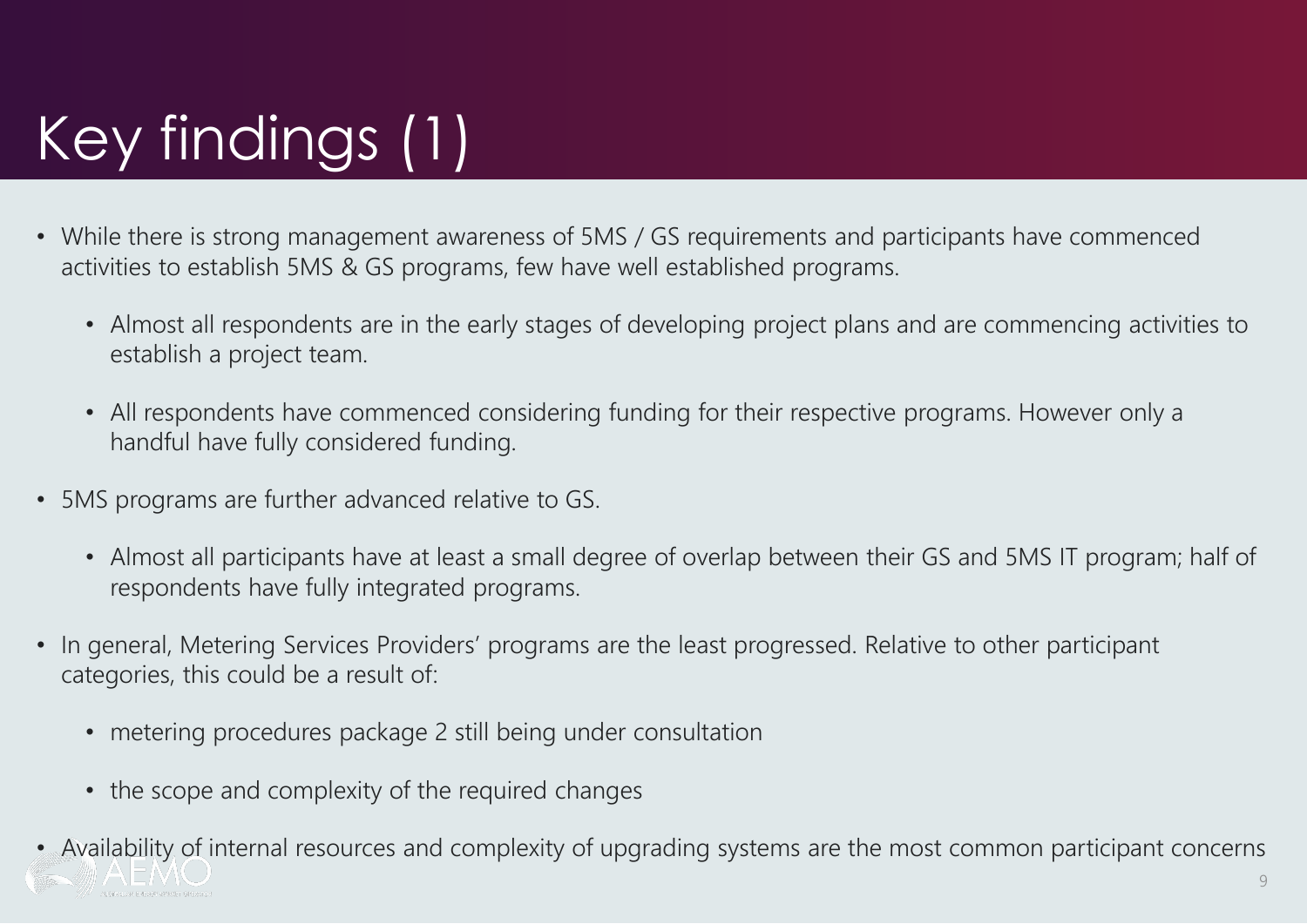## Key findings (2)

- Participants highlighted the dependency of their program development on AEMO artefacts and delivery timing. A few participants noted some uncertainty in scope as Metering Package 2 is still under consultation.
- Participants outlined that it is too early in program to know if they will be ready/prepared for industry testing and market trials and the scope and timing of this testing is a risk being flagged.
	- There was some confusion on whether intention of question was on willingness or readiness status to participate in industry testing and market trials.
- Most respondents have commenced engagement with vendors, however this engagement is not well advanced
- Majority of respondents have commenced impact assessments on market procedures, commercial operations and agreements, internal business processes and standing data/meter transition. Market procedures is the most progressed category, with almost half of respondents already reasonably considering procedure impacts.

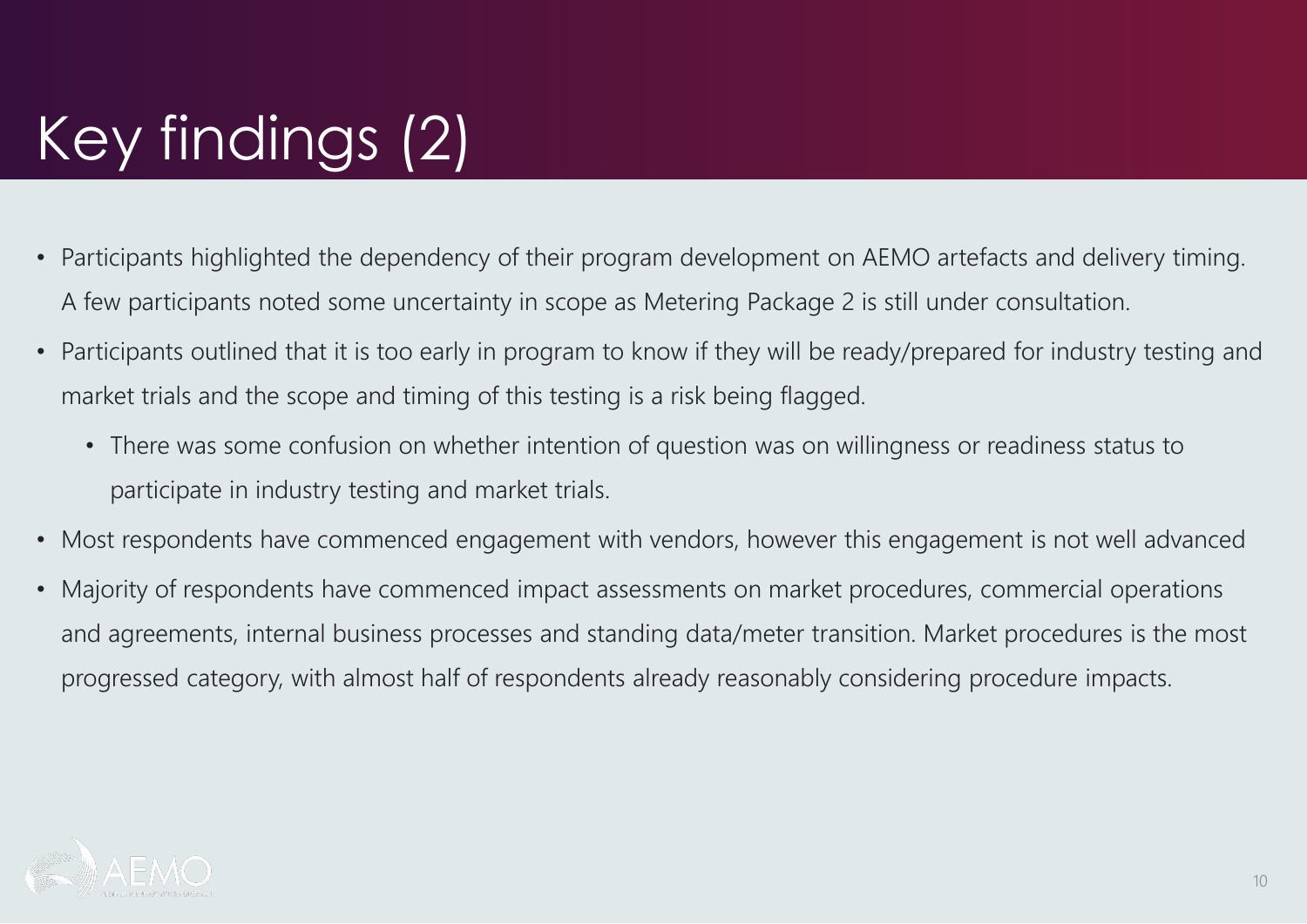## Key risks

The following key risks were raised by a significant proportion of respondents:

- Internal resourcing and systems
	- Availability and capacity of internal resources
	- Complexity of upgrading systems
	- Ability to secure resources to complete program implementation
- AEMO Procedures and Technical Specifications delivery
	- Challenges to progressing without final documentation
	- Dependencies between AEMO artefacts and industry program design
	- Potential for AEMO delays
- Early phases of project planning
	- Details to be provided following detailed impact assessment and project development
- Vendor capacity
	- Availability and resourcing capacity 111 and 12 and 12 and 12 and 12 and 12 and 12 and 12 and 12 and 11 and 11 and 11 and 11 and 11 and 11 and 11 and 11 and 11 and 11 and 11 and 11 and 11 and 11 and 11 and 11 and 11 and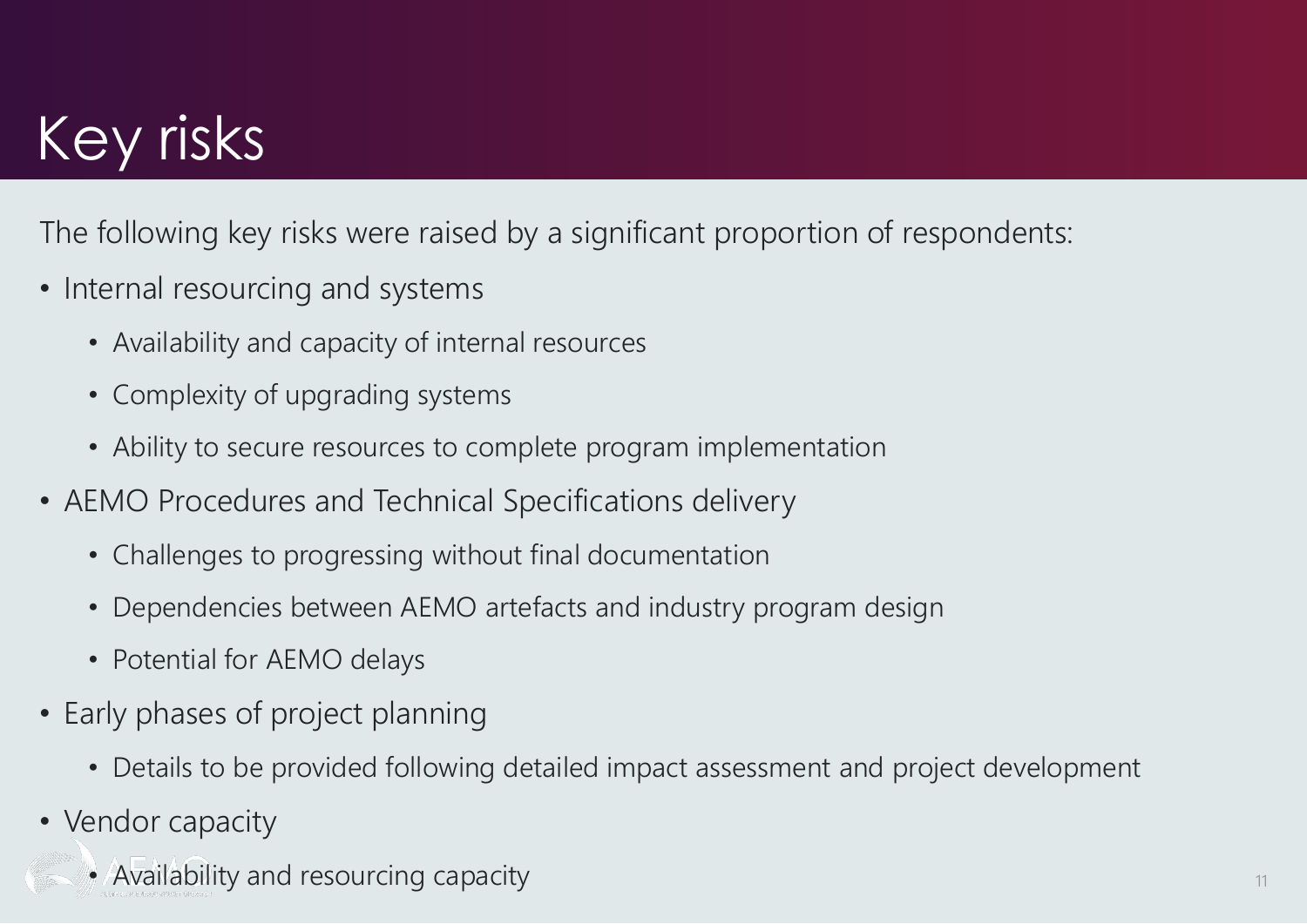## Other risks identified

The following other risks were raised by a few respondents:

- Short testing and market trial period
- New rules changes / projects impacting capacity to deliver
- AEMO readiness and transition planning
	- Increased focus on industry issues required
- Impact of increased data on internal systems
- Physical meter / meter software upgrades

*These risks have been raised through reporting, will be reviewed at the RWG and escalated as required.* 

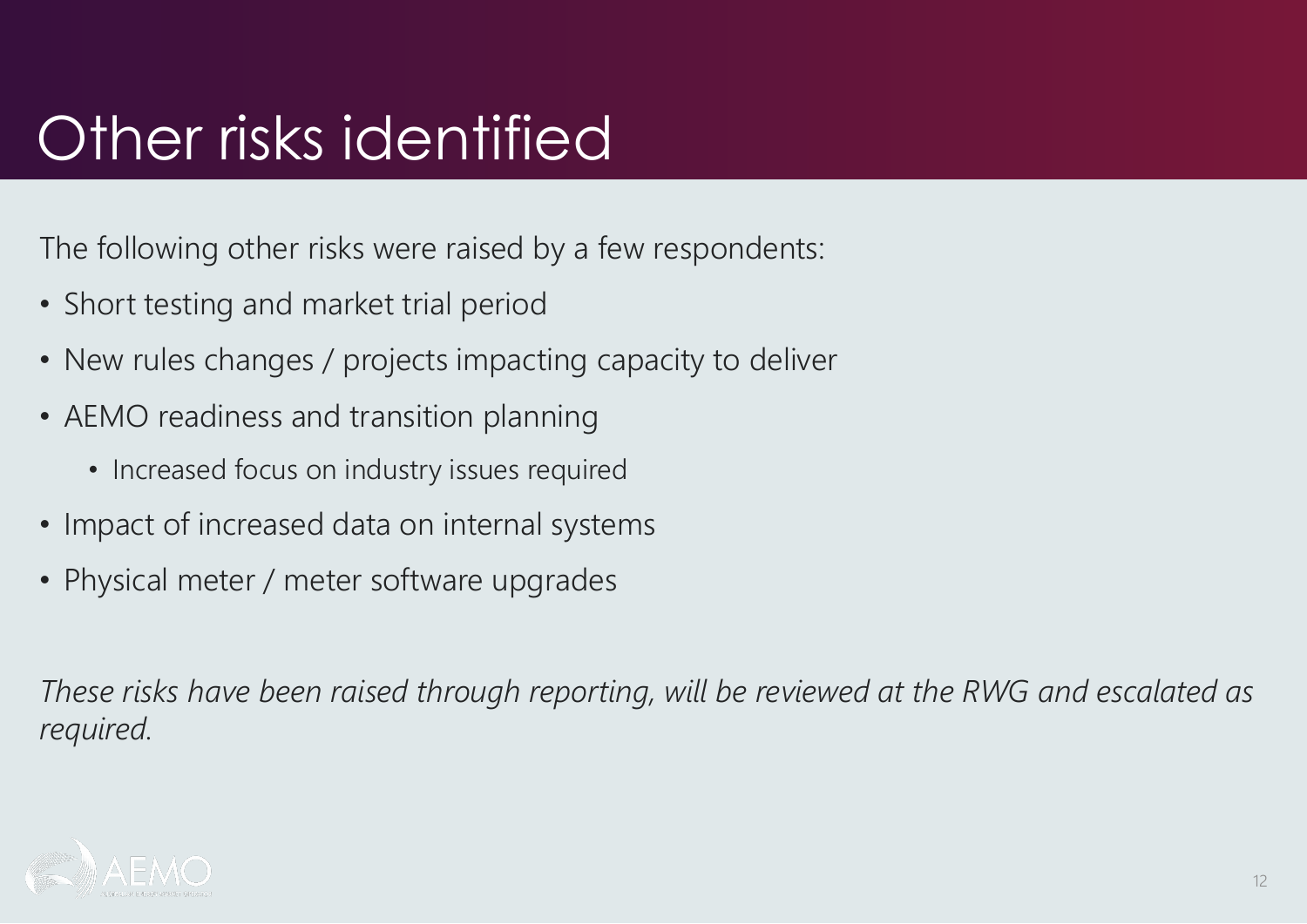## Risk management

- New readiness risks and issues identified by the RWG or its subsidiary focus groups will be escalated to the PCF for inclusion in and management through the overall *Industry Risks and Issues Register.*
- The Industry Risks and Issues Register can be found at: https://aemo.com.au/Electricity/National-Electricity-Market-NEM/Five-[Minute-Settlement/Program-Management/Program-Consultative-Forum](https://aemo.com.au/Electricity/National-Electricity-Market-NEM/Five-Minute-Settlement/Program-Management/Program-Consultative-Forum)
- In managing risks and issues, the PCF may assign actions to the RWG or its focus groups to carry out.

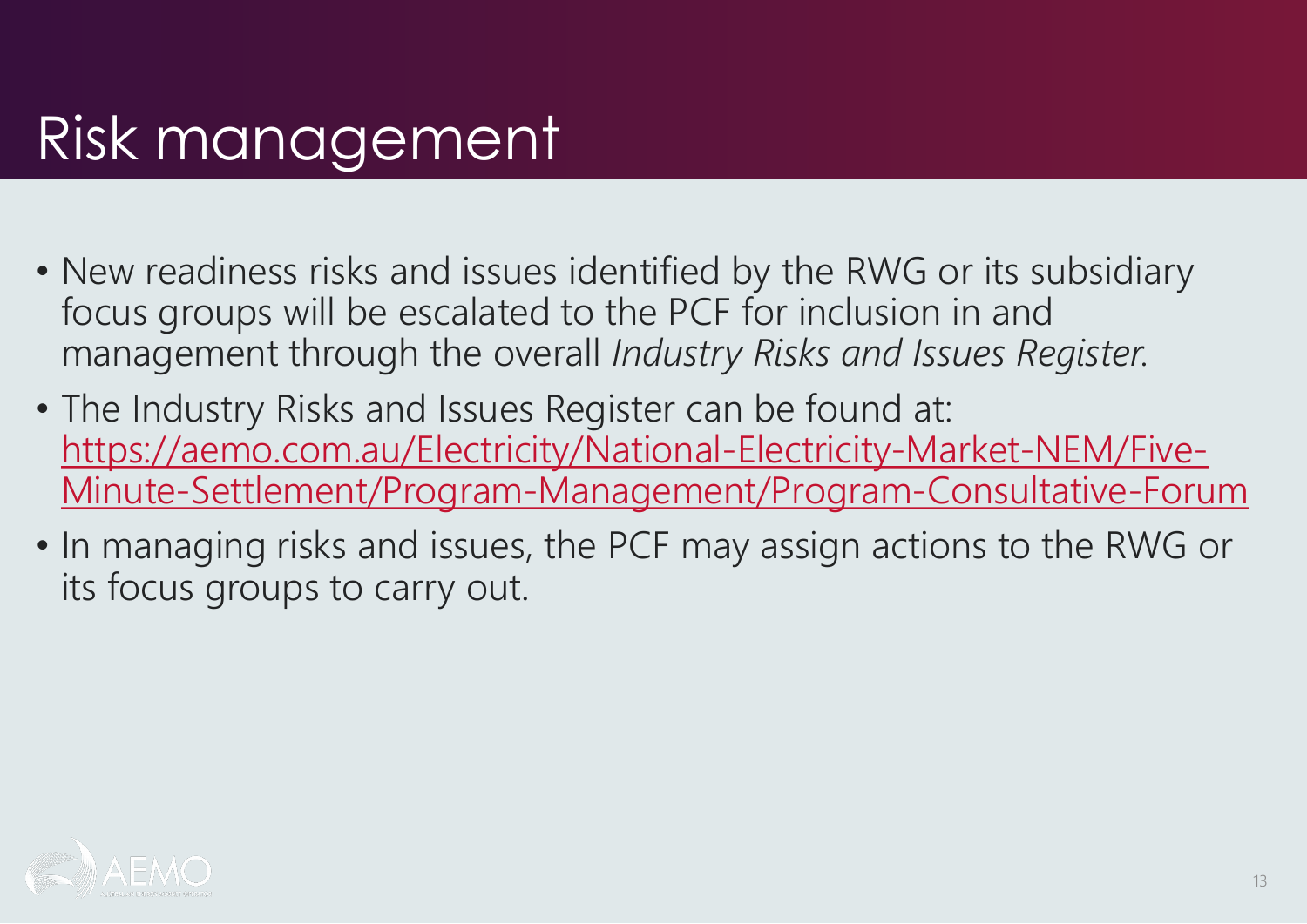

# 3a. Results – Overall program status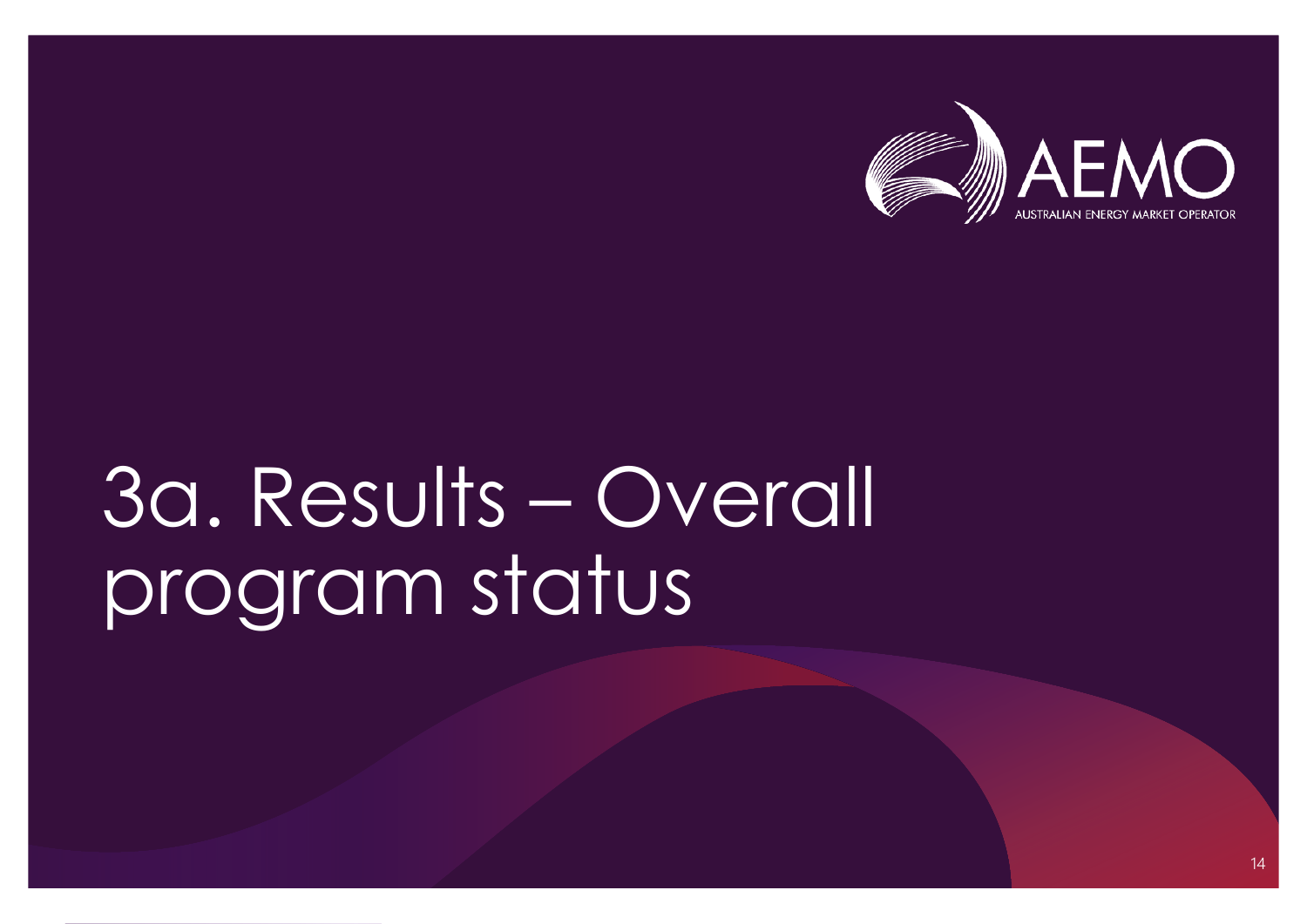## Overall program status – 5MS

Figure 2: What is the overall status of your organisation's program, taking into account planning, budget, resourcing, issue and risk management, and governance etc. for 5MS:



- 80% of respondents reported at least Neutral or Good progress on their overall 5MS program status. Only 20% reported either Low or Very Low progress on their 5MS program.
- MSPs are slightly less progressed, with 63% Neutral to Good progress, compared to an average of 84% for other categories. This could be a result of metering procedures package #2 (MP2) still being in the consultation phase, or the scope and complexity of the required changes relative to other participant types.
- Generators are the most progressed participant type. This could be a result of the scope and complexity of the required changes relative to other participant types.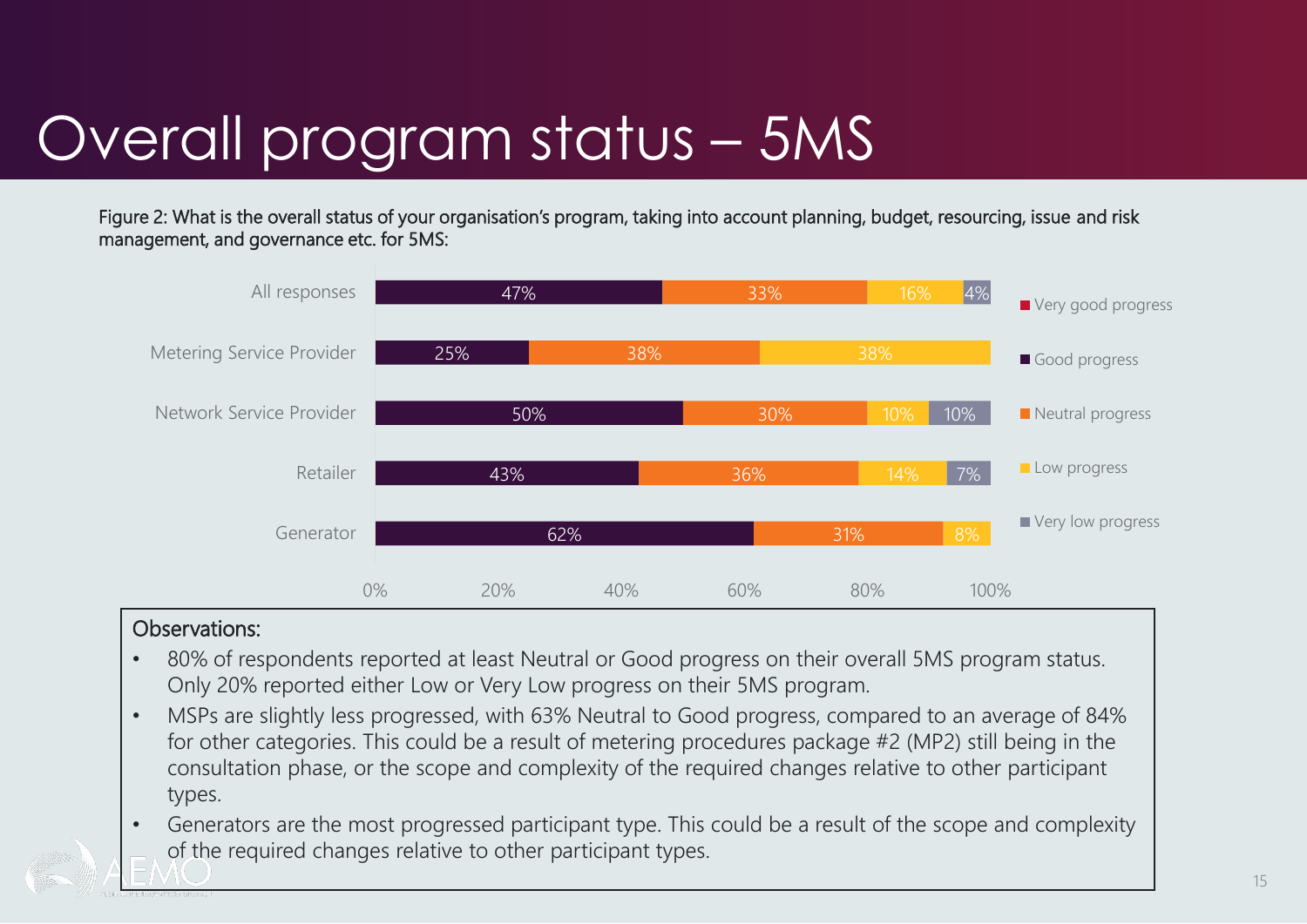## Overall program status – GS

Figure 3: What is the overall status of your organisation's Program, taking into account planning, budget, resourcing, issue and risk management, and governance etc. for GS:



#### Observations:

- 59% of respondents reported at least Neutral or Good progress on their GS program status. GS programs are less progressed as compared with 5MS programs. This could be a result of the Global Settlement rule being made in December 2018 (as compared with November 2017 for 5MS), and/or metering procedures package 2 pending finalisation.
- Global Settlement is not relevant to generators however they were also invited to respond to this question. Generator responses are still shown however are omitted in the consolidated 'All responses' analysis.
- MSPs again slightly less progressed, with 38% Neutral to Good progress, compared to an average of 74% for other categories.

#### Considerations:

• Include a 'not relevant' response option for GS related questions in next survey.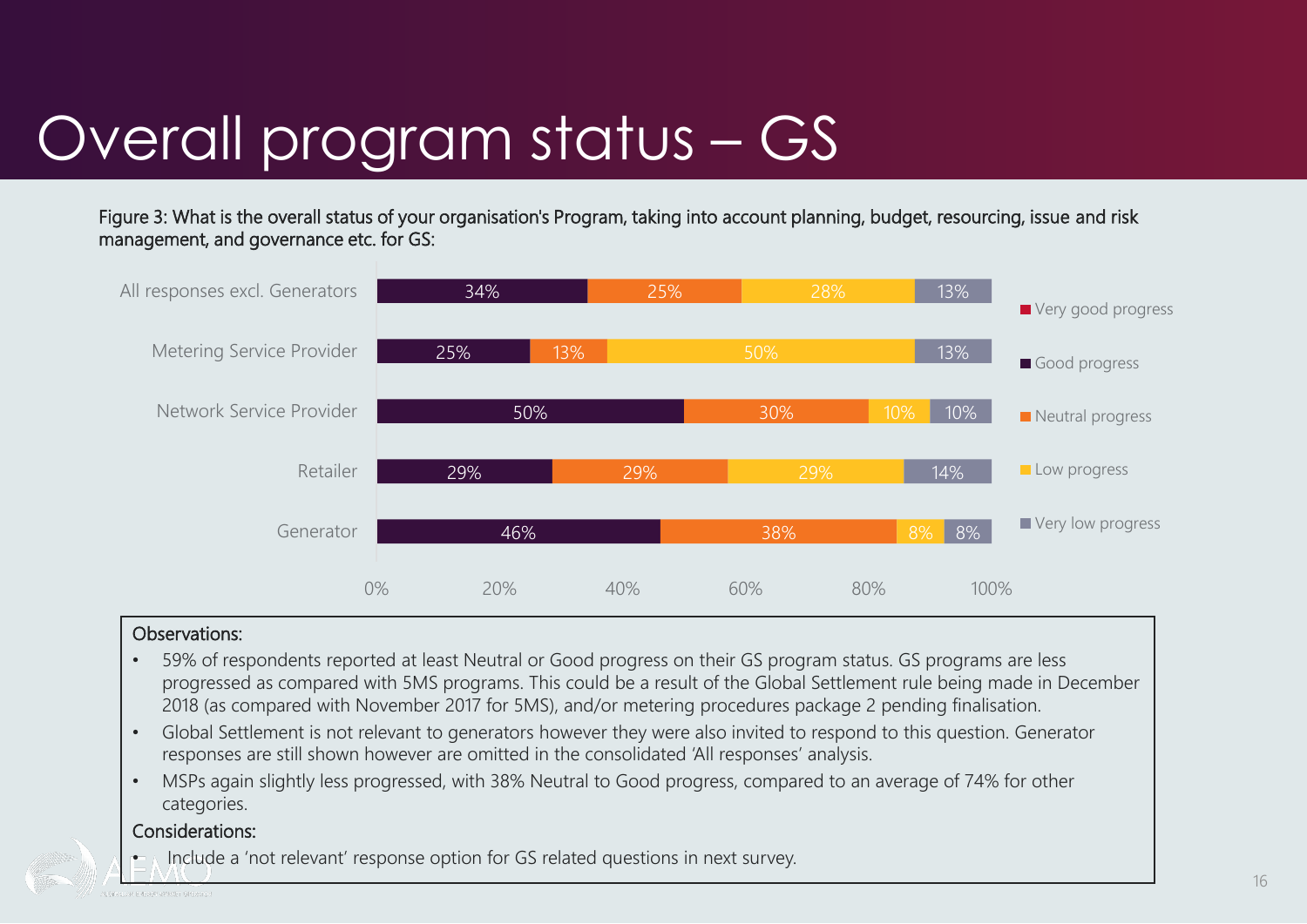

# 3b. Results – Program establishment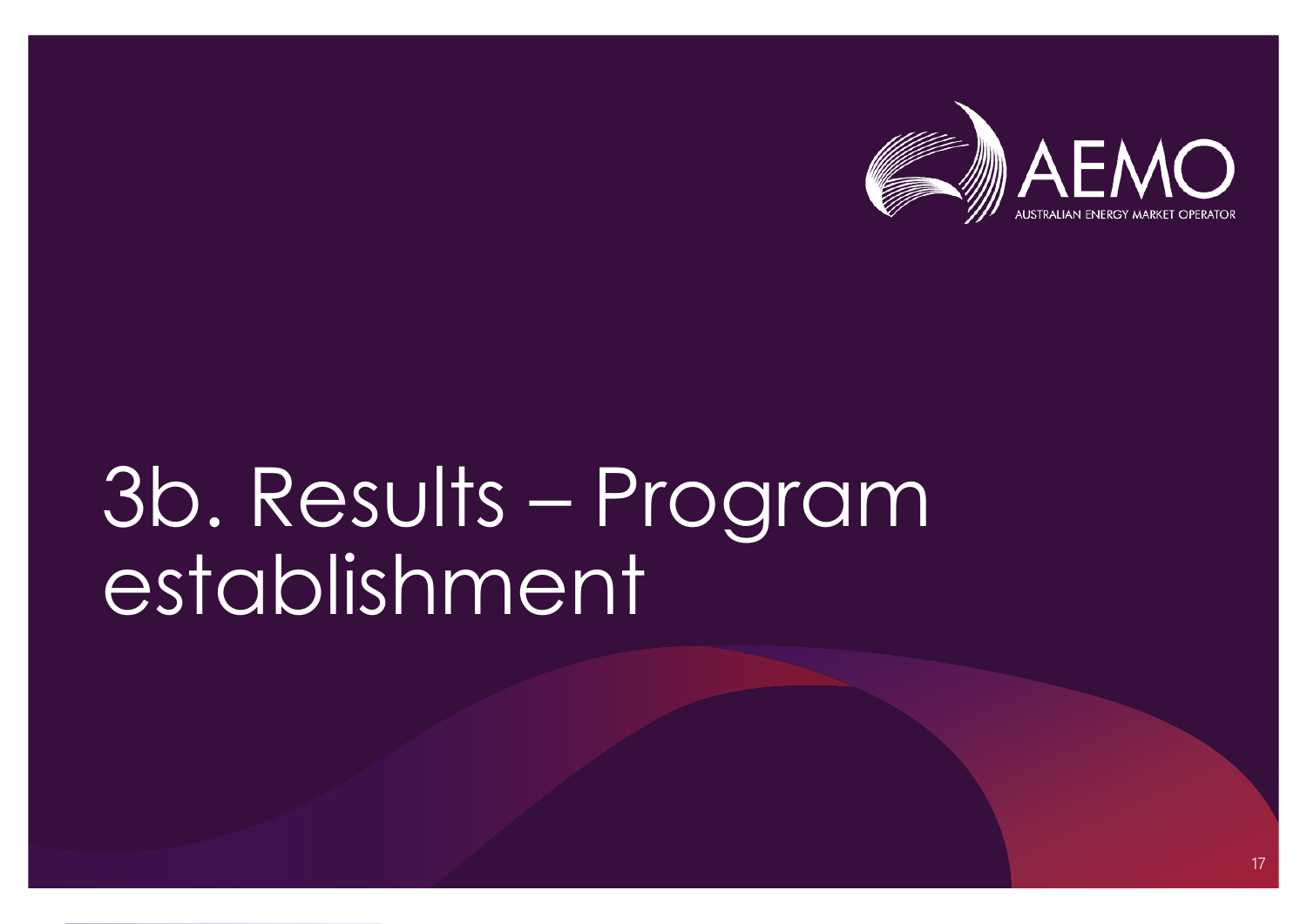## Project establishment - Executive level understanding of scope of change required - 5MS & GS

Figure 4: For your organisation, what is the Executive Management's level of understanding of the scope of change required under 5M, GS:



#### Observations:

- 96% of executives are at least somewhat familiar with 5MS changes, with 46% 'very familiar'.
- There is slightly less understanding of GS changes, with 85% 'somewhat familiar' with GS changes, but only 18% at least 'very familiar'.
- Some participants, mainly generators, noted in other questions that GS was not relevant to their organisations. A 'not relevant' response was not available in this question but will be made available in next survey.
- A number of participants noted that they had established executive steering committees.

### Considerations:

Include a 'not relevant' response option for GS related questions in next survey.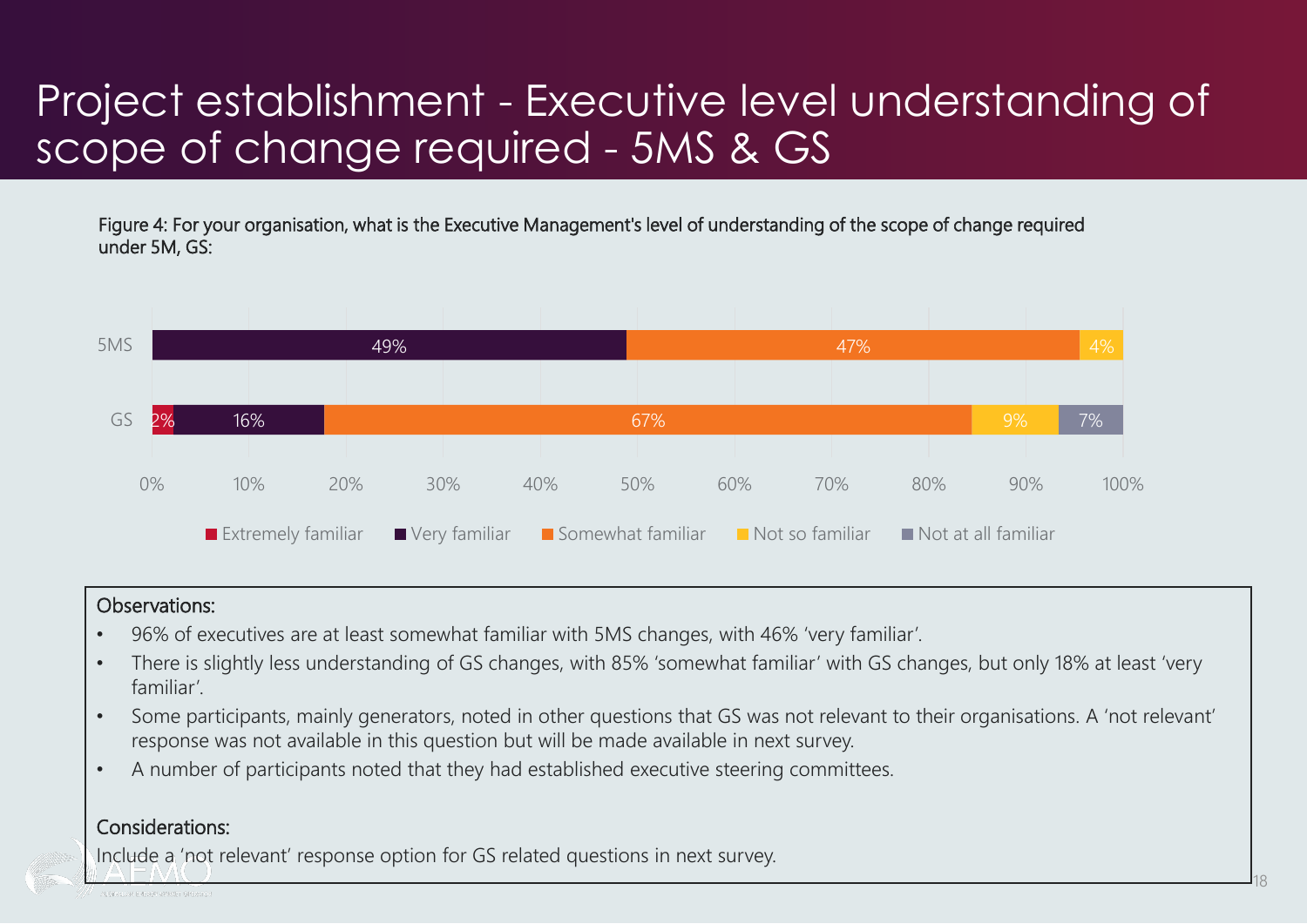## Project establishment – Executive level understanding of scope of change required - 5MS & GS

Figure 5: What is the overall status of your organisation's Program, taking into account planning, budget, resourcing, issue and risk management, and governance etc. for 5MS:



Figure 6 : What is the overall status of your organisation's Program, taking into account planning, budget, resourcing, issue and risk management, and governance etc. for GS:

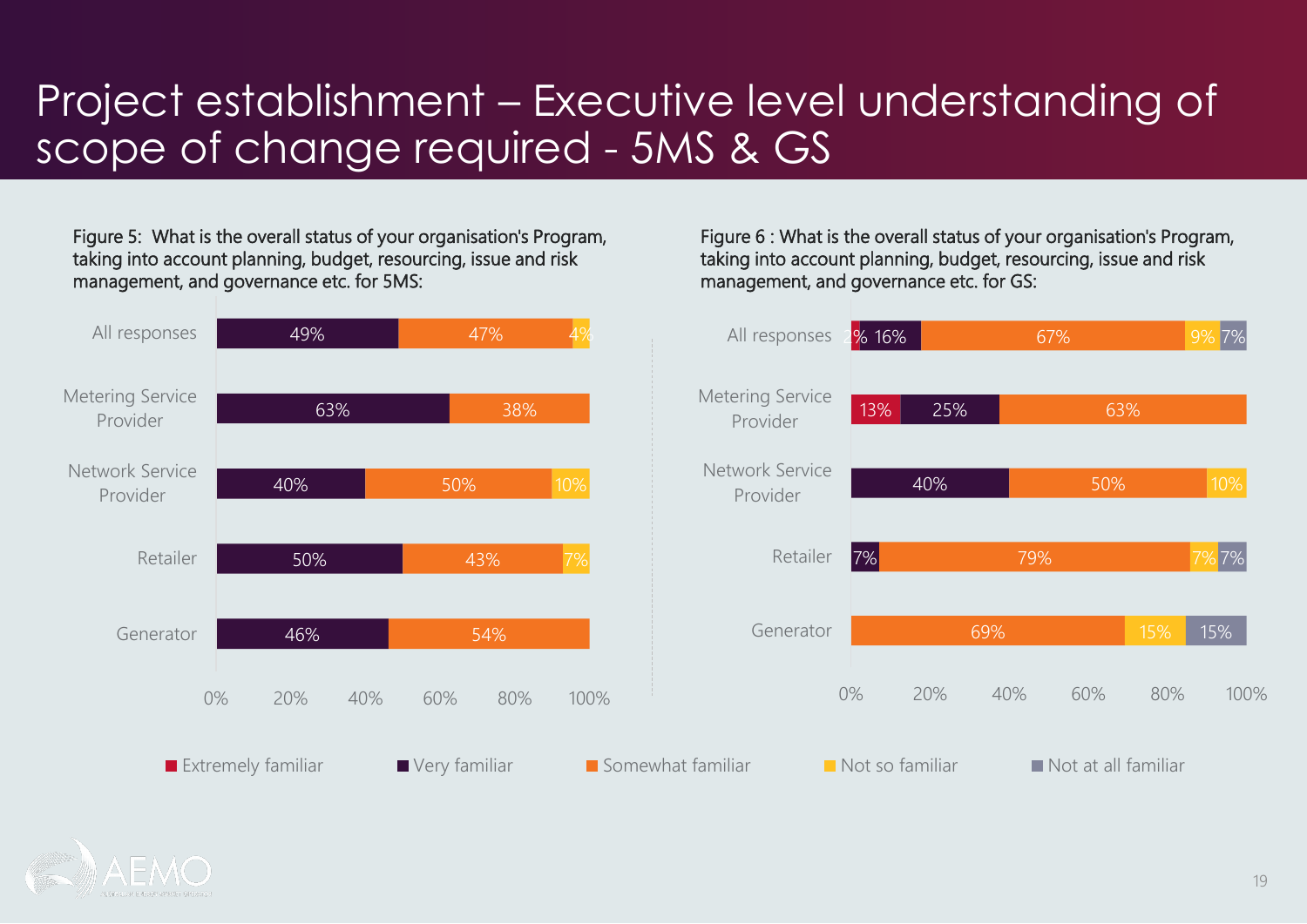## Project establishment – Funding considerations



Figure 7: Has funding for implementation activities been considered by your organisation for 5MS, GS:

#### Figure 8: To what extent has the identified funding requirements been incorporated into funding cycles for 5MS, GS:



- All respondents have started considering funding for implementation activities, with 91% of respondents indicating funding is at least 'somewhat considered' for 5MS, and 86% for GS. However, only 14% and 16% have 'fully considered' funding for 5MS and GS.
- A number of participants commented that funding for 5MS & GS is provided in stages.
- Some participants commented that they are awaiting more information from AEMO on Global Settlement from the metering procedures package 2 consultation to further consider funding for their program.
- A few generators, MSPs and NSPs noted that Global Settlement is not relevant to their organisation. These responses were not included in the analysis presented in figure (7) and (8).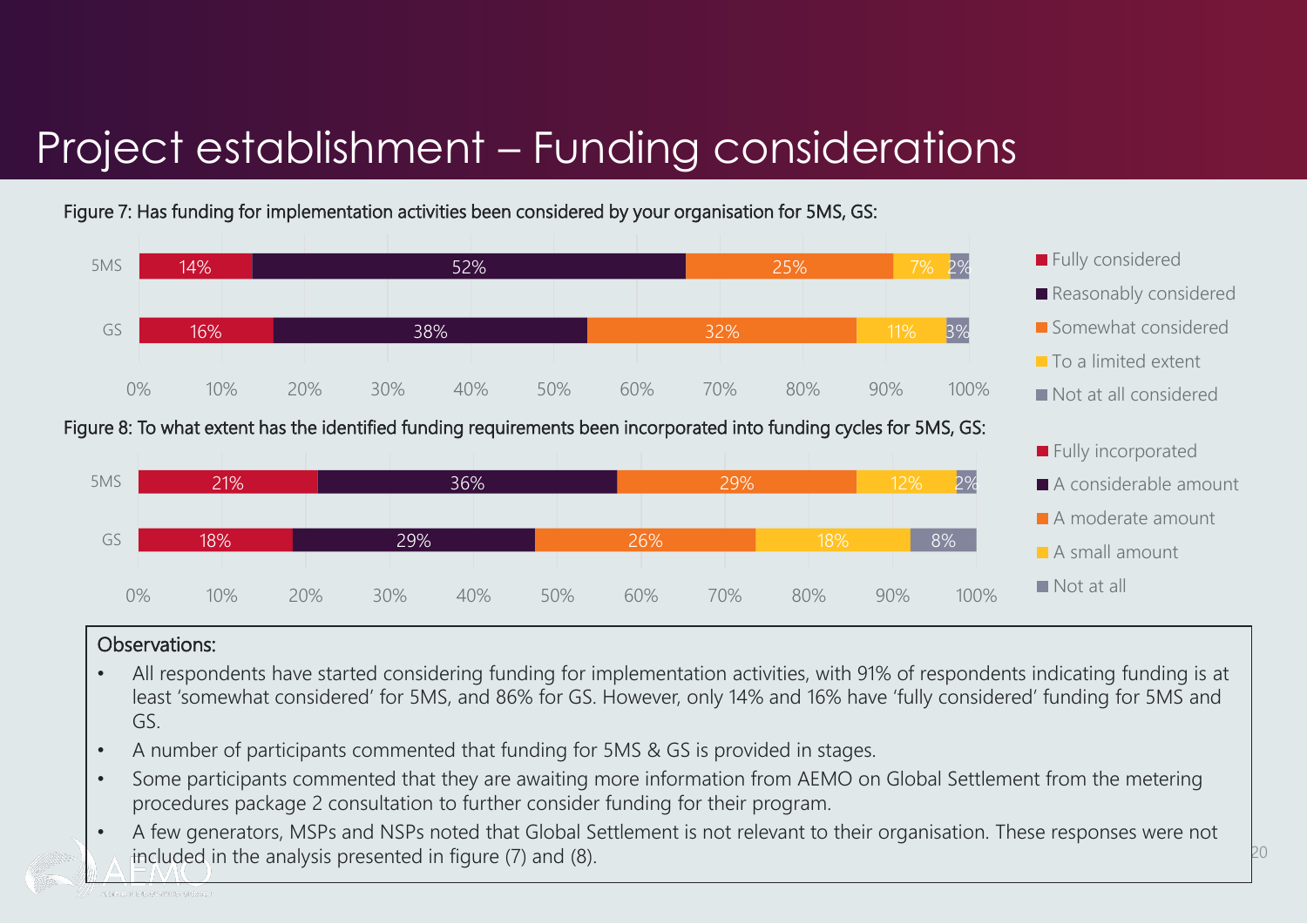## Project establishment – Funding for implementation activities, by participant type

#### Figure 9 : Has funding for implementation activities been considered by your organisation for 5MS:

#### Figure 10 : Has funding for implementation activities been considered by your organisation for GS:



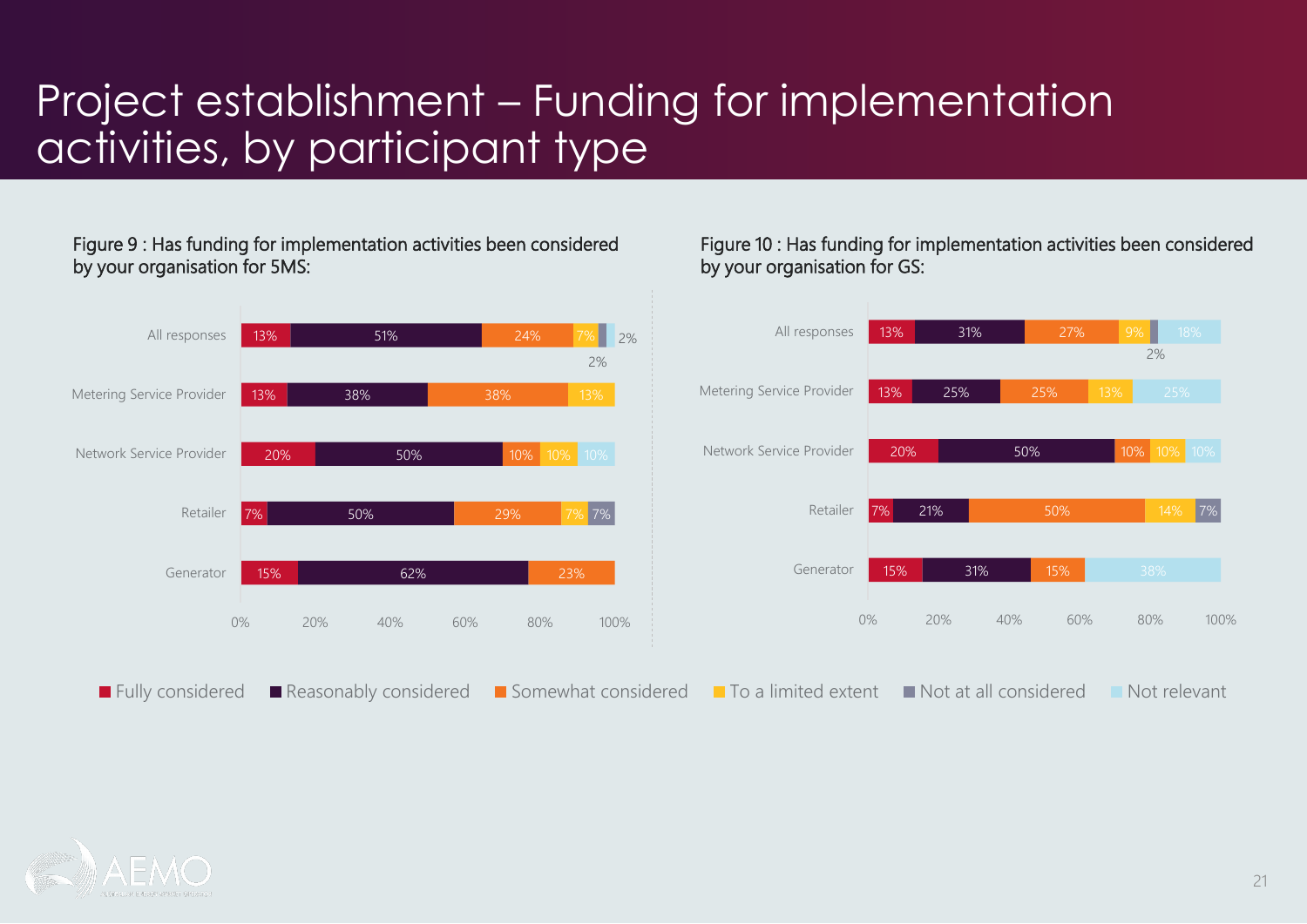## Project establishment – Project plan and project team establishment

Figure 11: To what extent has a project plan been developed by your organisation for 5MS & GS:



#### Figure 12: In relation to Project Establishment, to what extent:



- Almost all respondents have started developing project plans for 5MS (96%) and GS (88%).
- Management ownership for project delivery has been 'fully established' by almost half of respondents (44%) and at least 'reasonably established' by three quarters of respondents (75%).
- Most participants have commenced activities to establish a project team (93%) and project schedule with status management (82%), however only a select few have fully established teams and plans (4%).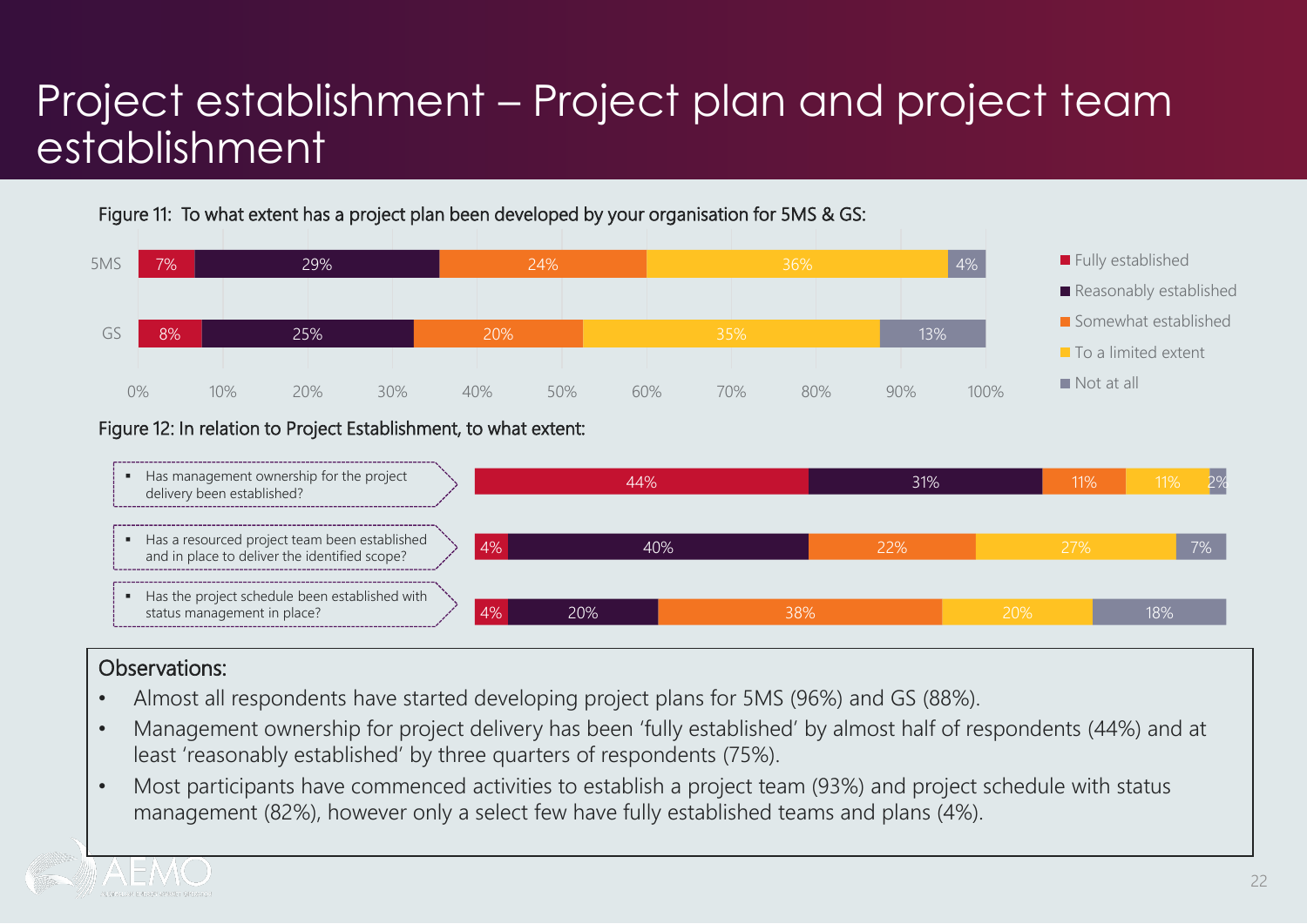

# 3c. Results – IT delivery approach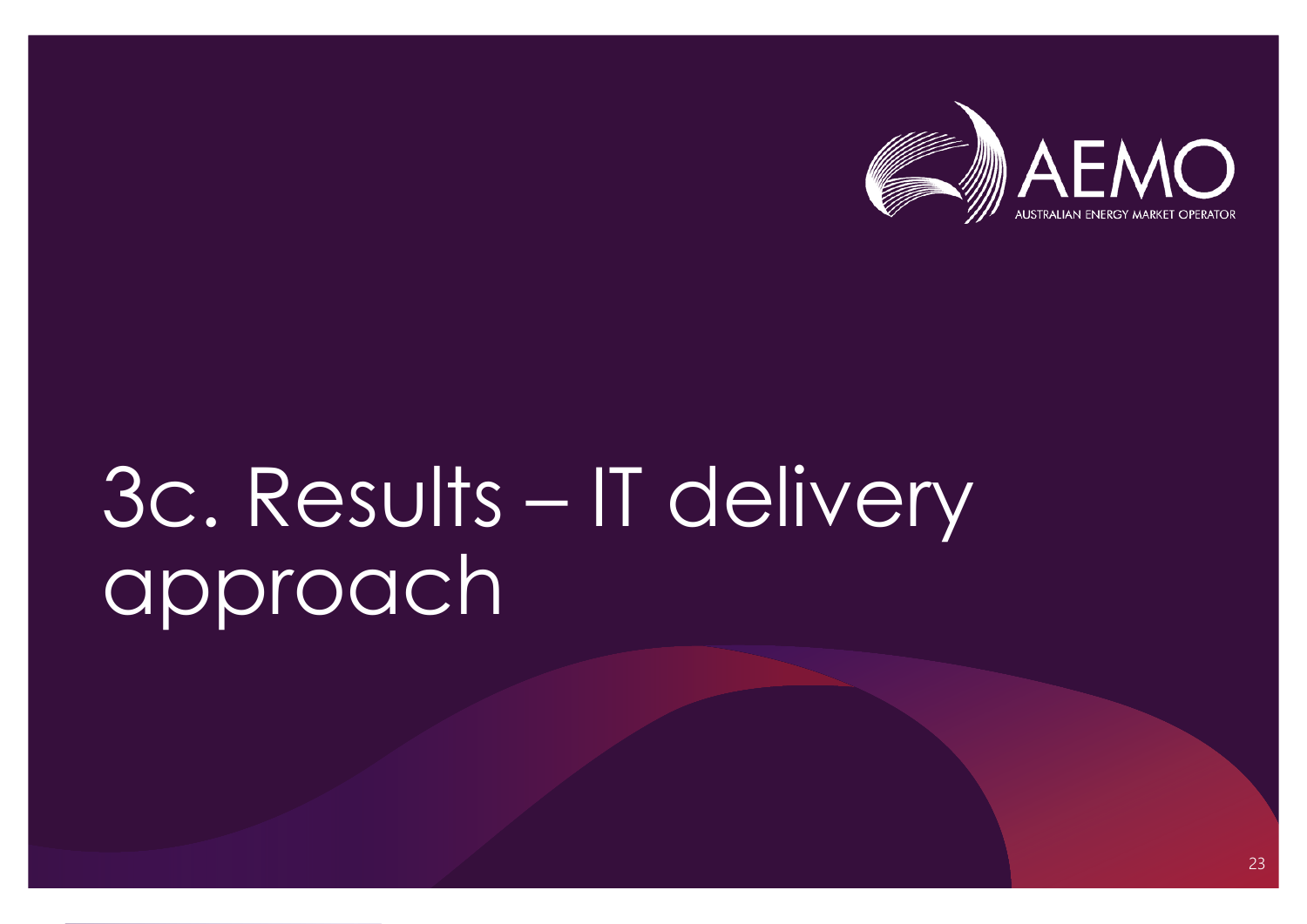## IT Delivery Approach – Extent of establishment of IT delivery approach

Figure 13: To what extent has the IT delivery approach been established to deliver the identified system changes for 5MS:

#### Figure 14: To what extent has the IT delivery approach been established to deliver the identified system changes for GS:



- The IT delivery approach has been established at least to 'a limited extent' for 96% of respondents for 5MS, and 76% for GS.
- Retailers have a better established 5MS IT delivery approach (38% 'reasonably established') compared to GS (23% 'reasonably established').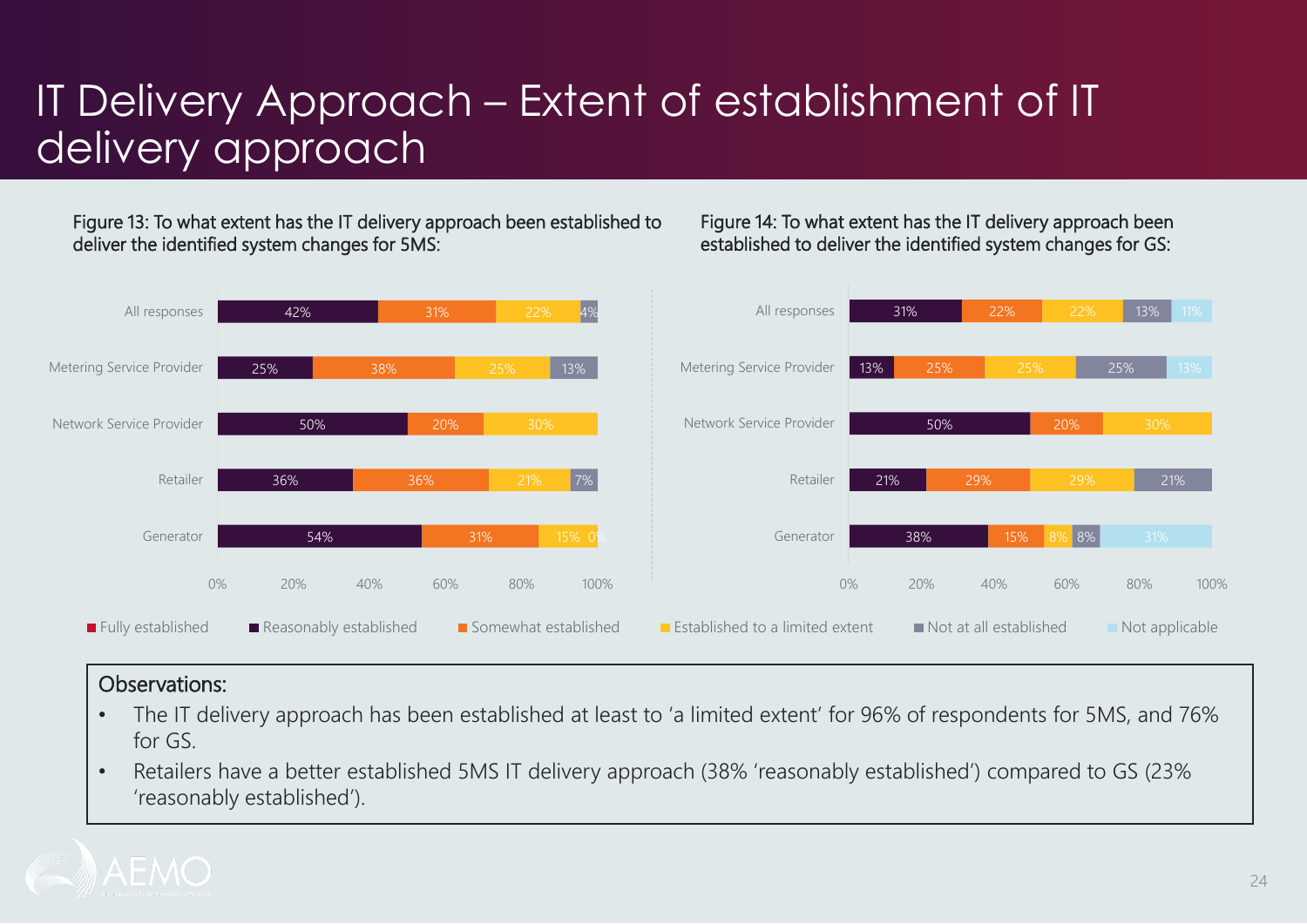### IT Delivery Approach – Extent that 5MS and GS IT delivery programs are combined

### Figure 15 : To what extent are your IT delivery programs for 5MS and GS combined:



- Almost all respondents (98%) have IT delivery programs that are at least combined to a small extent for GS and 5MS delivery.
- 47% of all respondents have fully combined IT delivery programs for 5MS and GS.
- Network Service Providers are most likely to have integrated 5MS and GS programs, with 70% reporting fully incorporated IT delivery programs.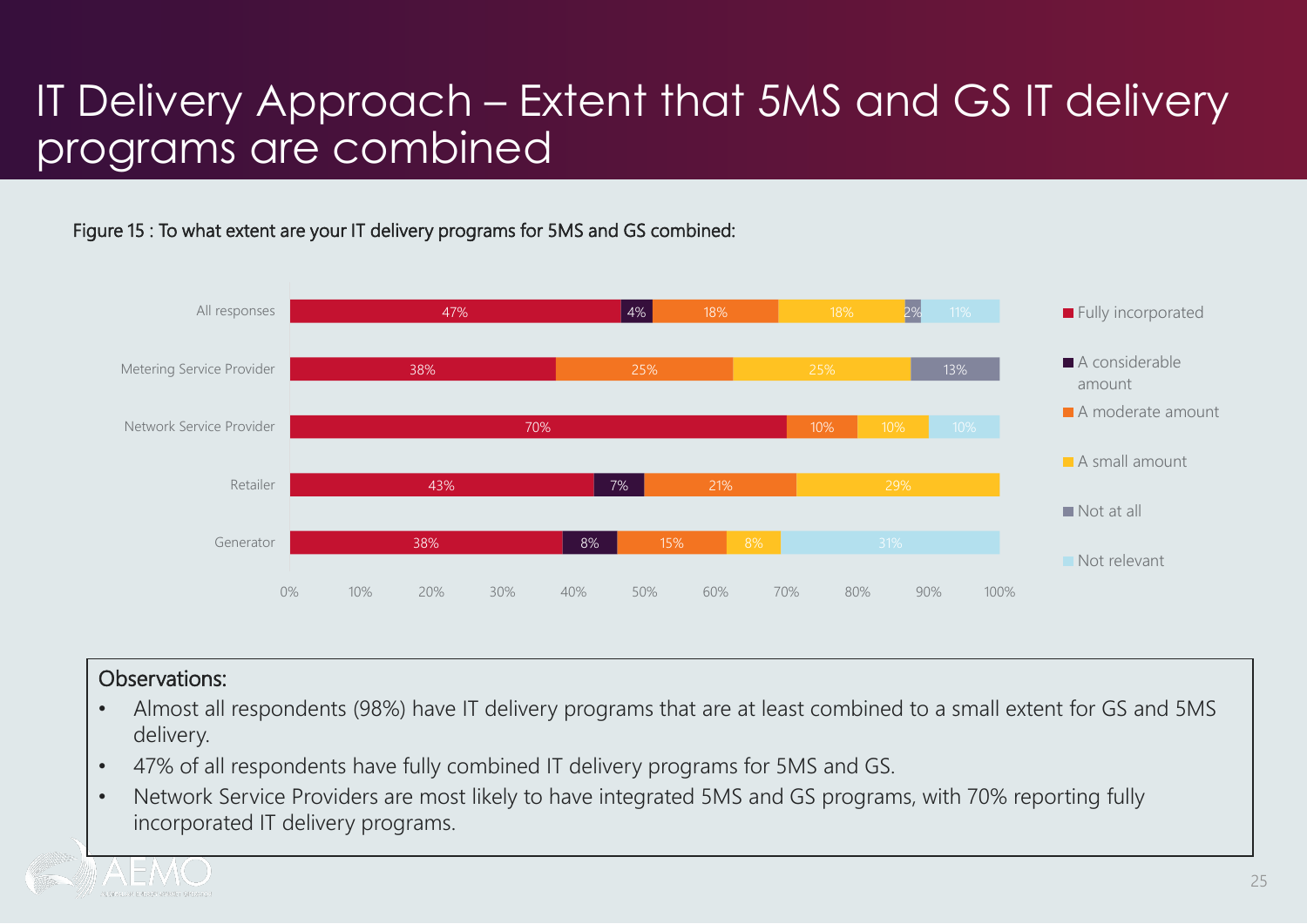### IT Delivery Approach – Extent that project has commenced activities

Figure 16 : In relation to your IT delivery approach, to what extent has the project commenced activities:



- Almost all respondents have commenced activities (91%) to a limited extent, however progress is in the early stages, with 22% reasonably commenced activities, and only 7% have fully commenced activities.
- Wide spread of responses, with the proportion of generator and MSPs yet to commence activities representing the same proportion as those that have fully commenced activities.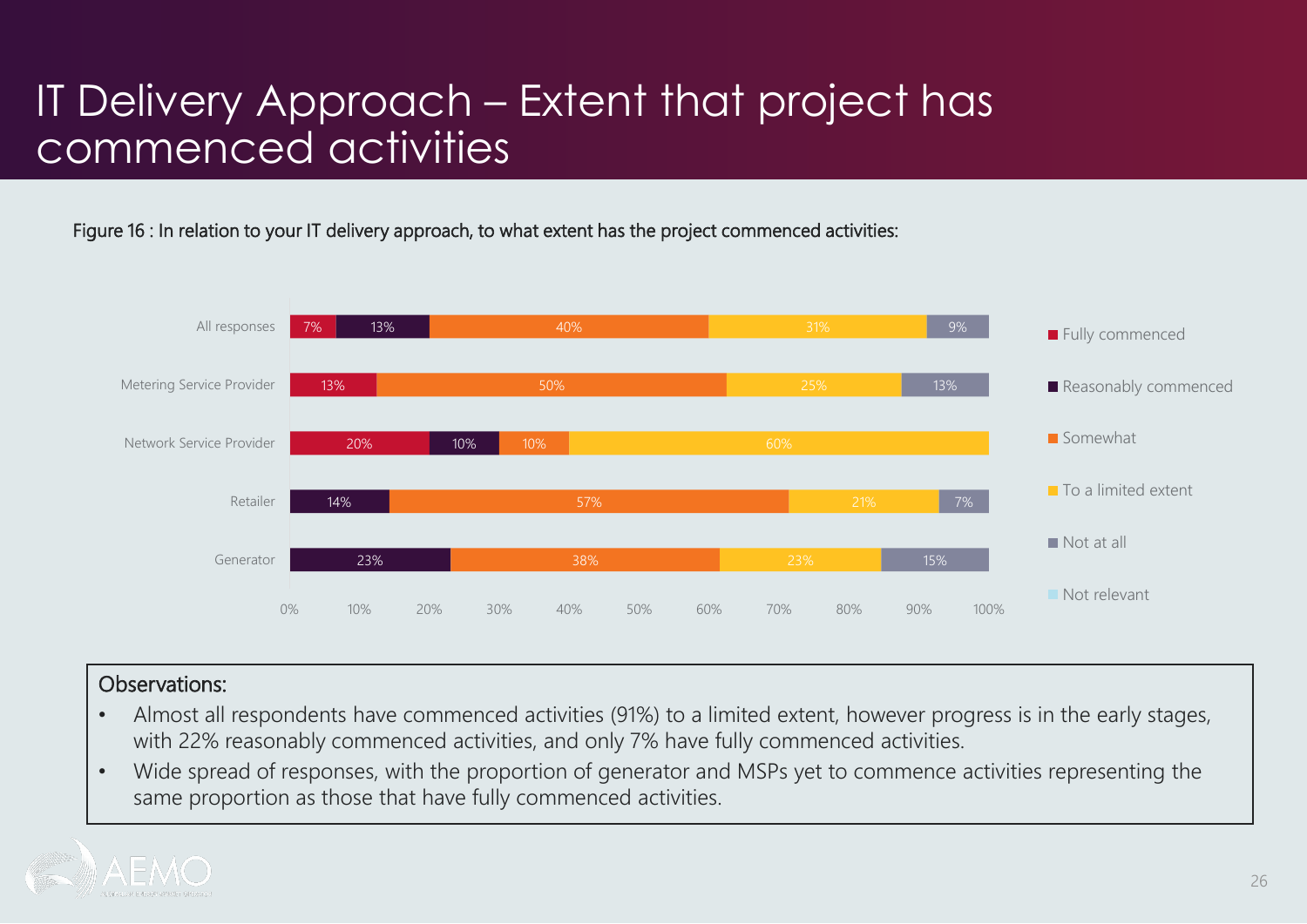### IT Delivery Approach – Extent of vendor engagement and incorporation into delivery approach

Figure 18: To what extent have vendor activities and upgrades been

incorporated into the project delivery approach?

Figure 17 : To what extent has your organisation engaged with vendors and service providers about possible impacts arising due to 5MS & GS?



- Almost all (93%) of respondents have engaged with vendors to a limited extent on possible impacts of 5MS and GS. However only 9% have fully engaged with vendors.
- Half of respondents (51%) have incorporated vendor activities and upgrades into the project delivery approach at least to a moderate amount.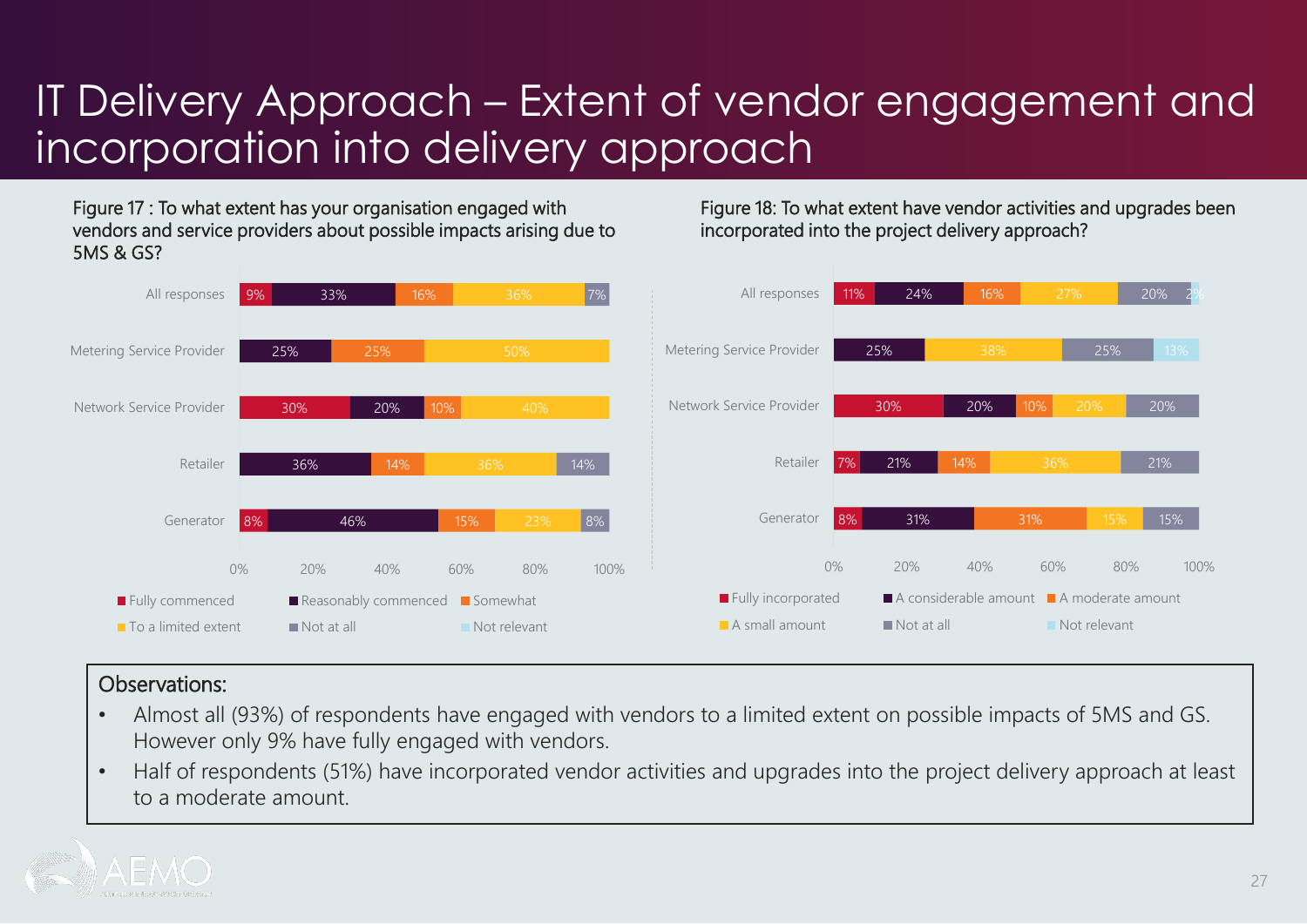

# 3d. Results – Impact assessments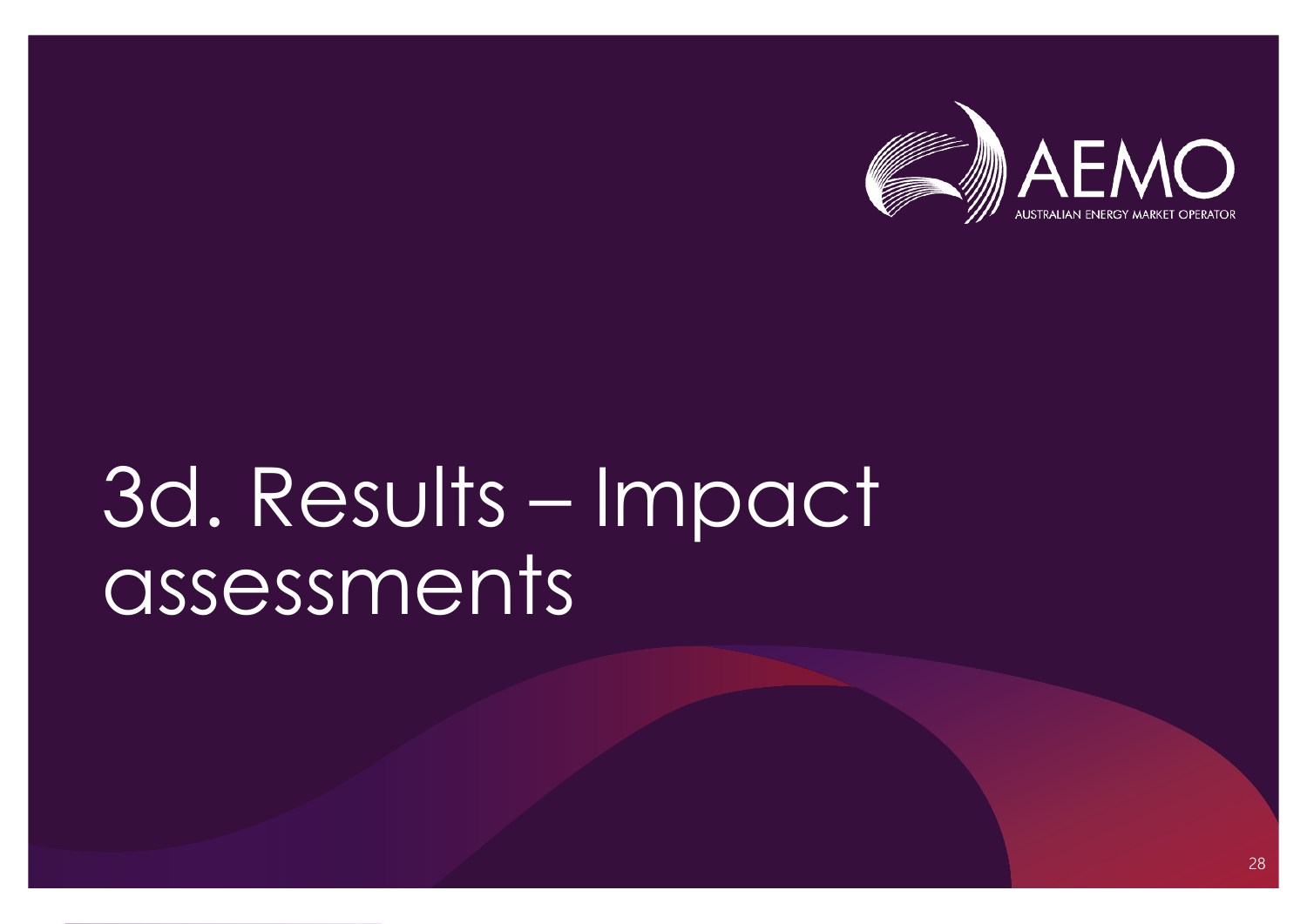## Impact Assessments – Extent that impact assessments have been performed

Figure 19 : For the below areas, to what extent has impact assessments performed to date considered:



- Majority of participants have commenced impact assessments on Internal Business Processes (96%), Standing data / Meter Transition (91%), Commercial Operations and Agreements (84%) and Market Procedures (96%).
- Impact assessments on Market Procedures are well advanced compared to other categories, with 56% of respondents already reasonably considering impacts to Market Procedures, compared to 36% for other categories.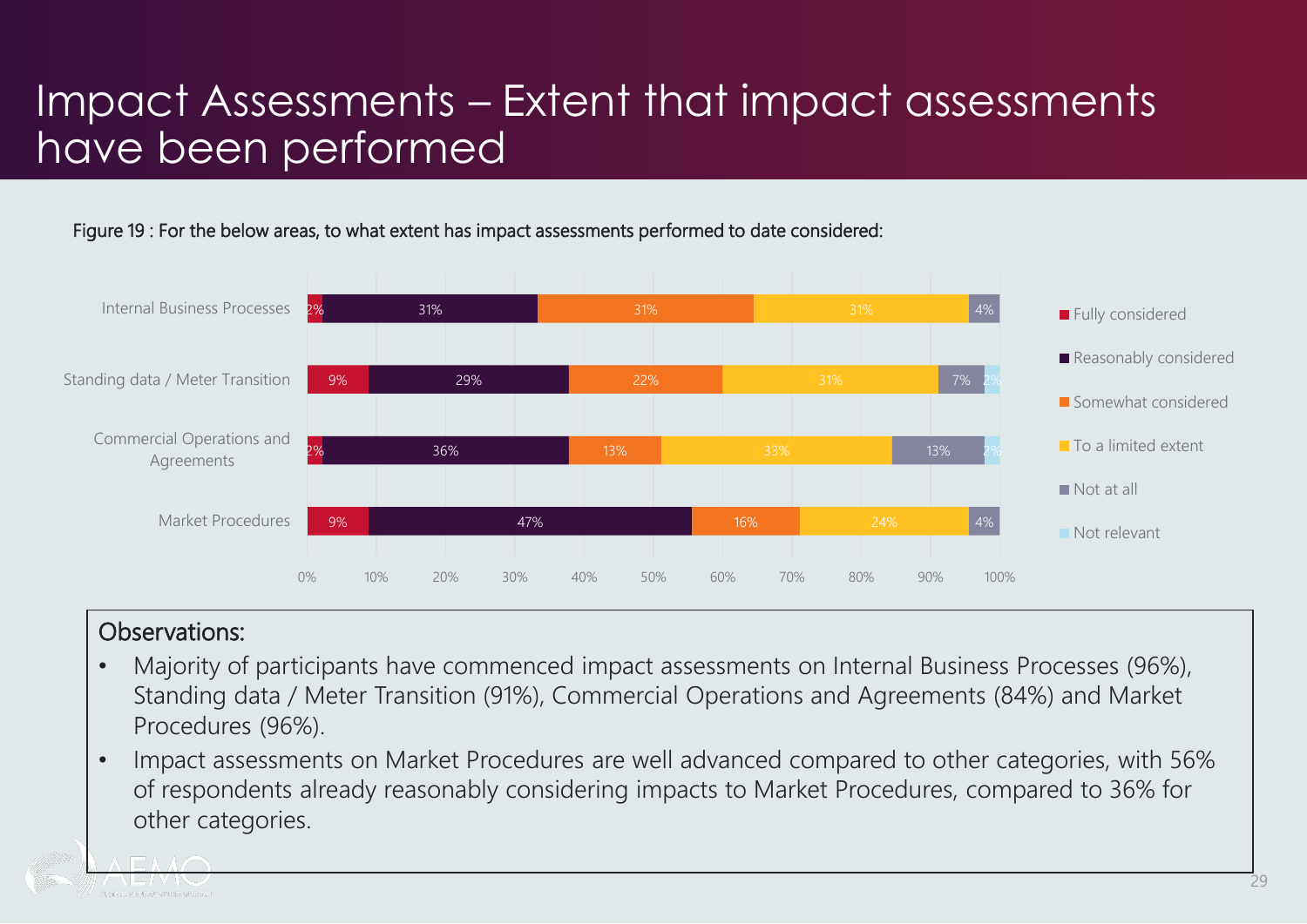### Impact assessments – Market procedures

Figure 20 : To what extent has impact assessments performed to date considered Market Procedures:



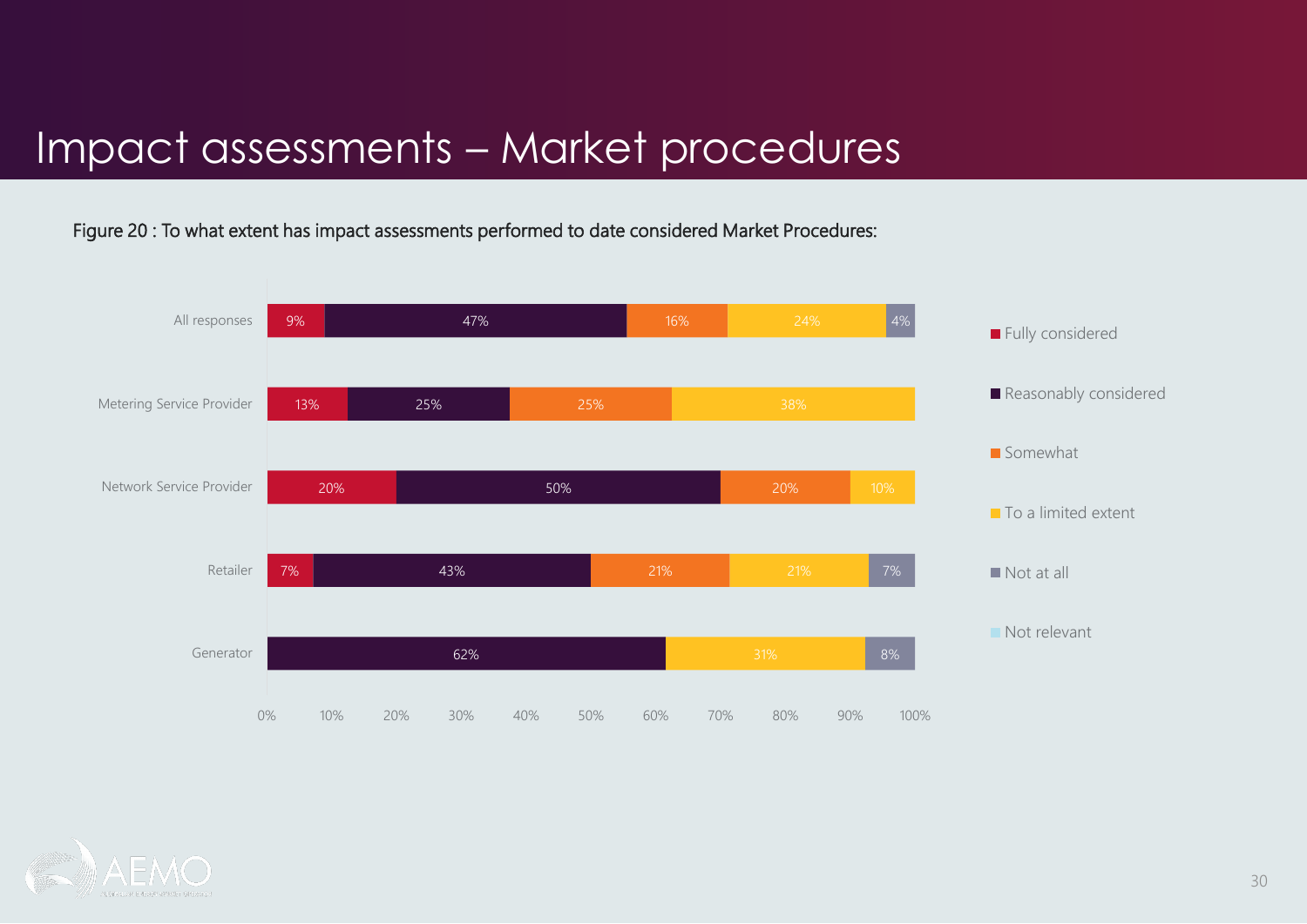### Impact assessments – Commercial operations and agreements

Figure 21 : To what extent has impact assessments performed to date considered Commercial Operations and Agreements:



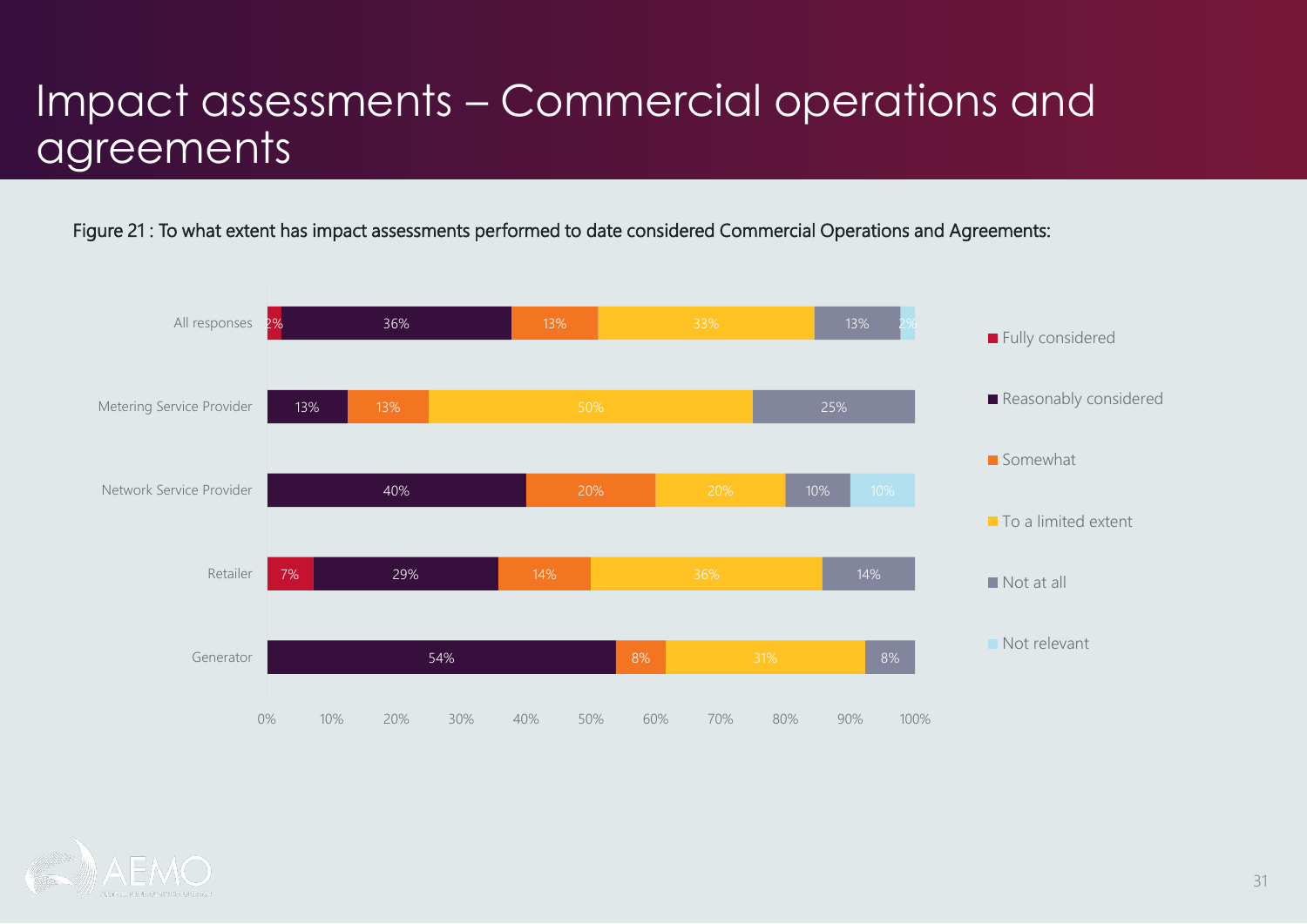### Impact assessments – Standing data and meter transition

Figure 22: To what extent has impact assessments performed to date considered Standing data / Meter Transition:



### Observations:

• All MSPs have considered impact assessments on Standing Data and Meter Transition to a limited extent. However progression is low, with only 26% reasonably considering the impacts.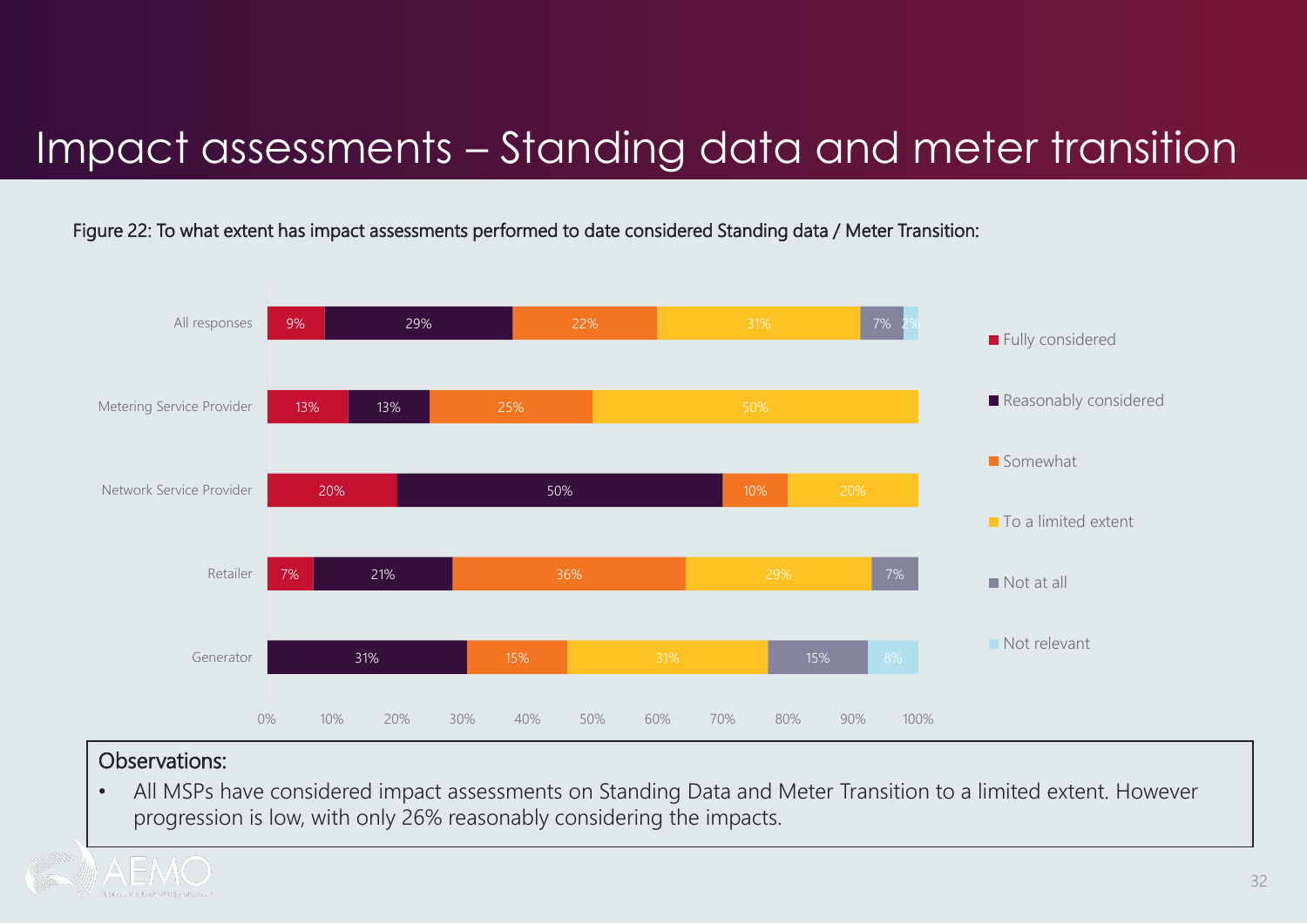### Impact assessments – Internal business processes

Figure 23: To what extent has impact assessments performed to date considered Internal Business Processes:



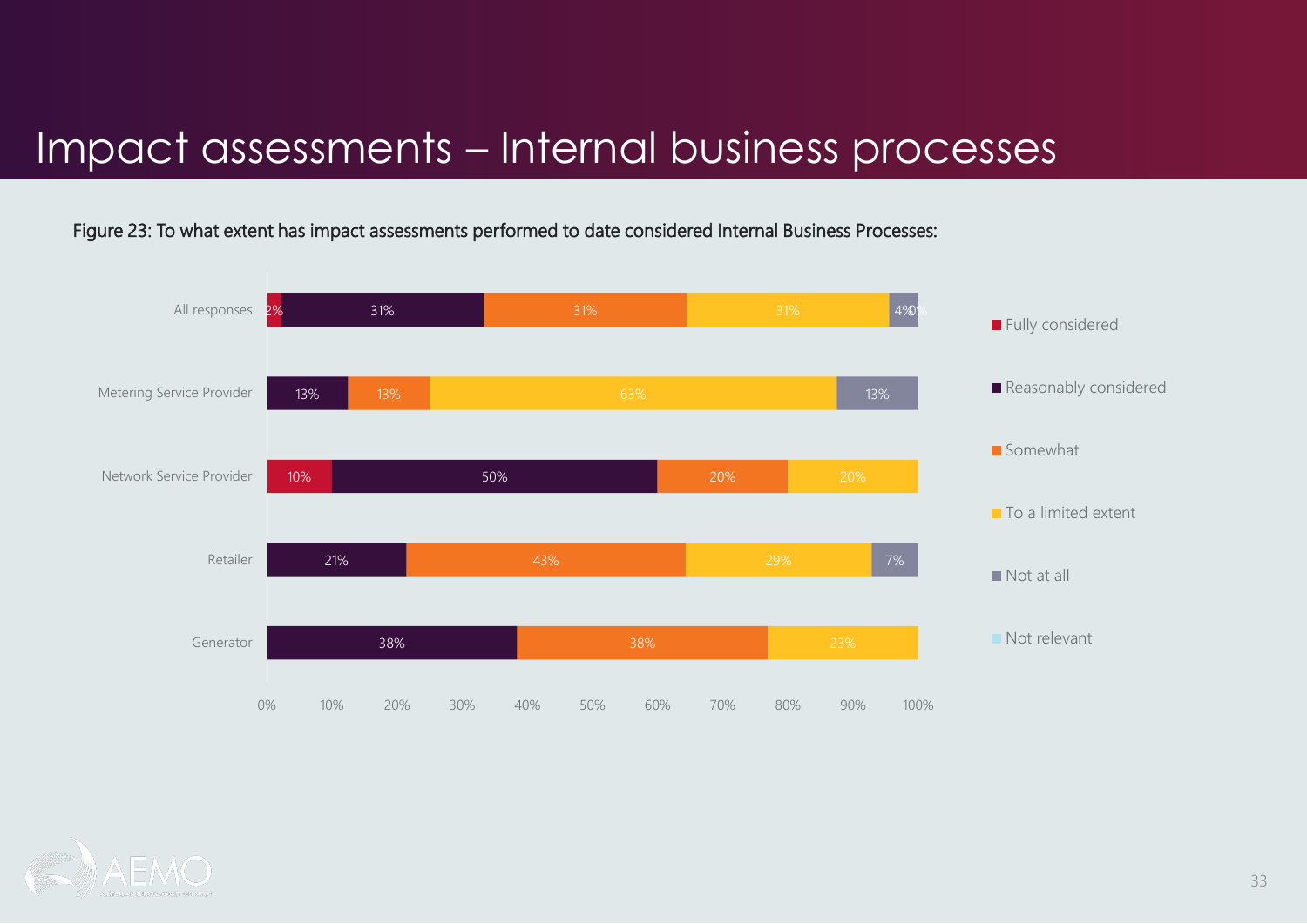

# 3e. Results – Market and industry preparedness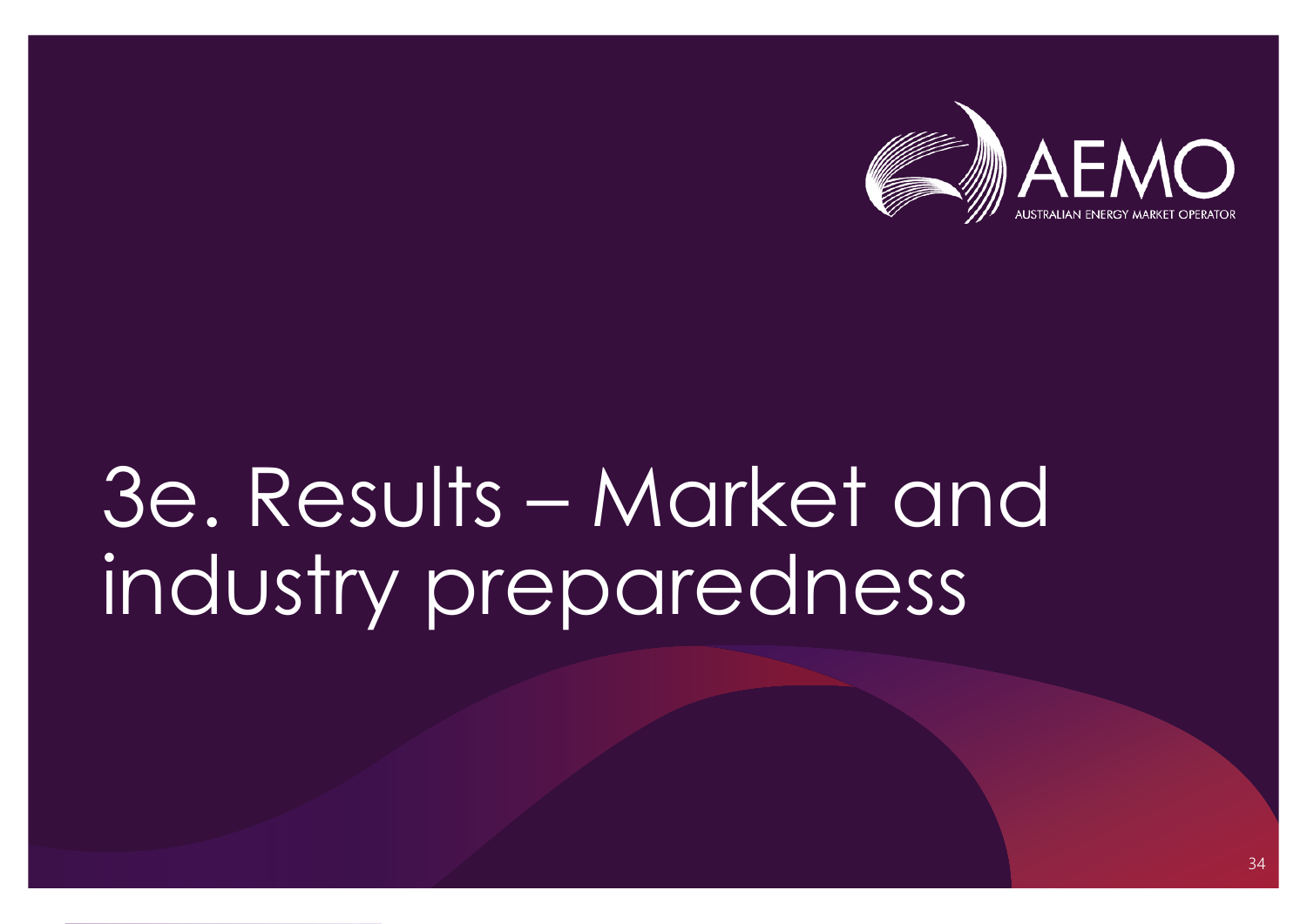## Market and industry preparedness – Preparedness to participate in industry testing and market trials

Figure 24 : How prepared is your organisation to participate in industry testing and market trials for 5MS, GS and UFE:



### Observations:

- Many respondents are still not ready to participate in industry testing and market trials, with only 36% somewhat prepared for 5MS testing, and 22% and 20% somewhat prepared for GS and UFE testing.
- Feedback was received that it is too early to tell if respondents are ready/prepared to participate in market and industry testing.
- Some participants noted that it was unclear if the question relates to readiness status or willingness to participate in industry testing and market trials

### Considerations:

• Reword the question around an organisation's confidence that it will be ready to participate in industry testing and market trials. For example: 'How confident are you that your organisation will be ready to participate in Industry Test and Market Trial from the start of 2021?'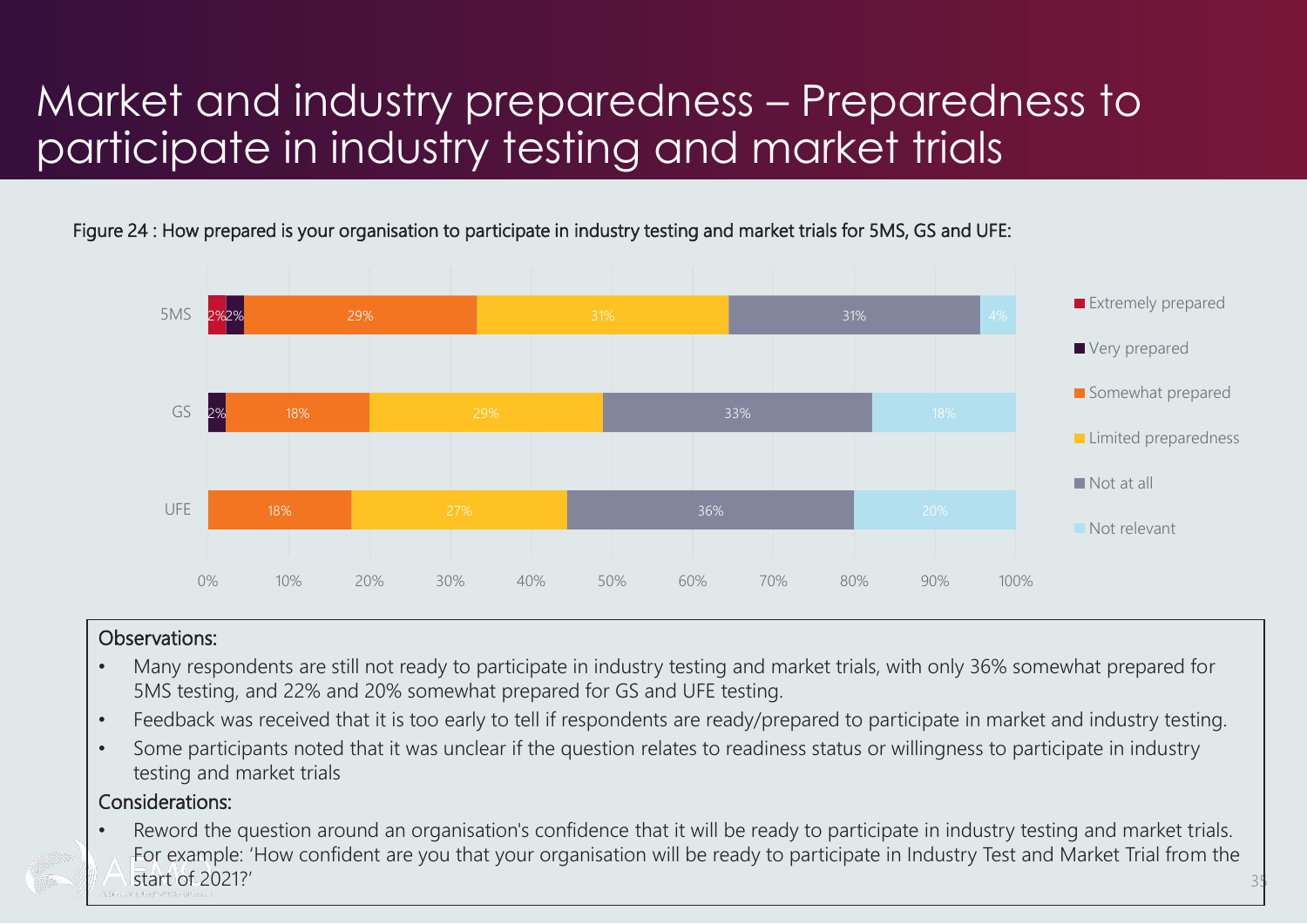## Market and industry preparedness – 5MS

Figure 25 : How prepared is your organisation to participate in industry testing and market trials for 5MS?



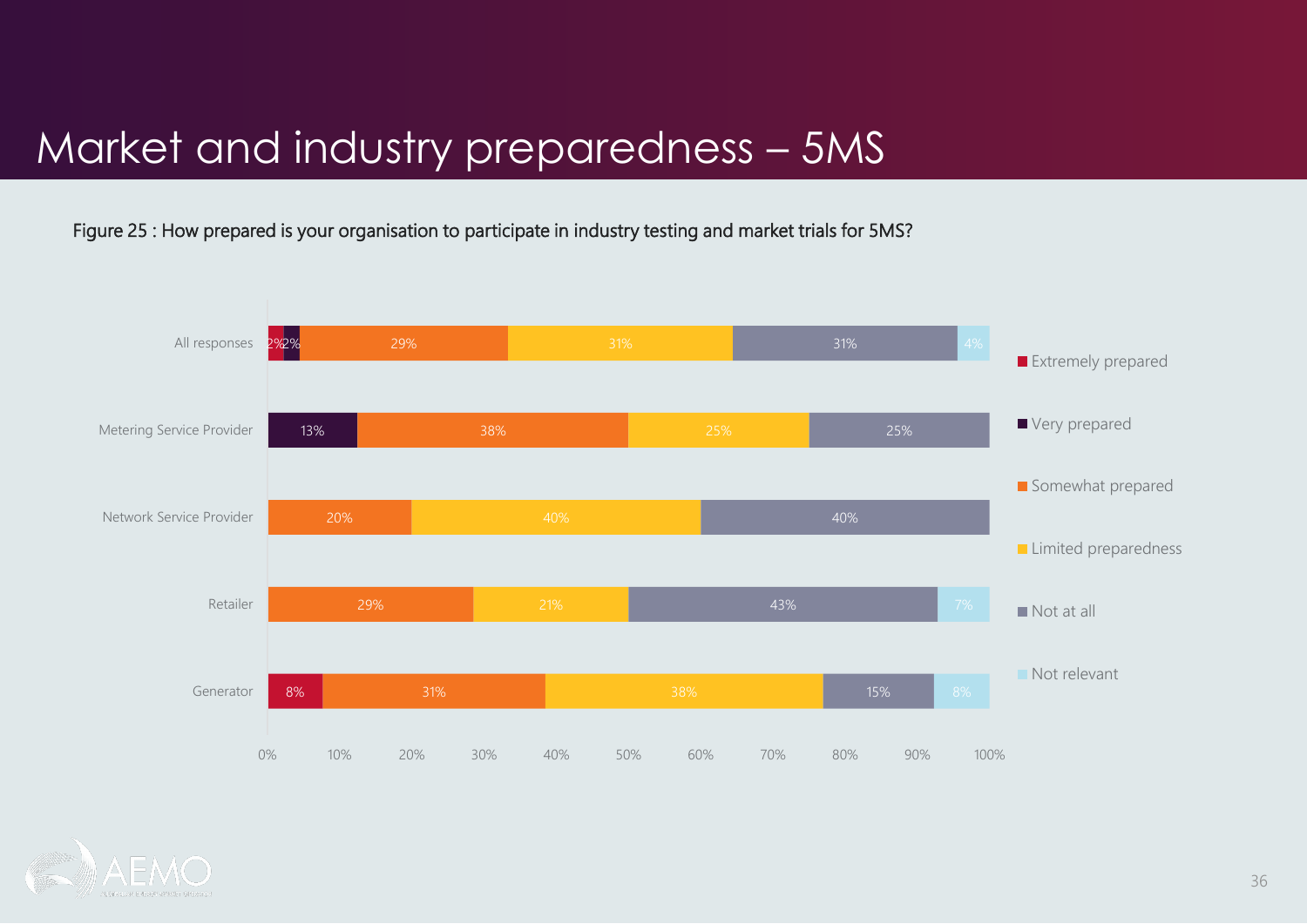## Market and industry preparedness – GS

Figure 26 : How prepared is your organisation to participate in industry testing and market trials for GS?



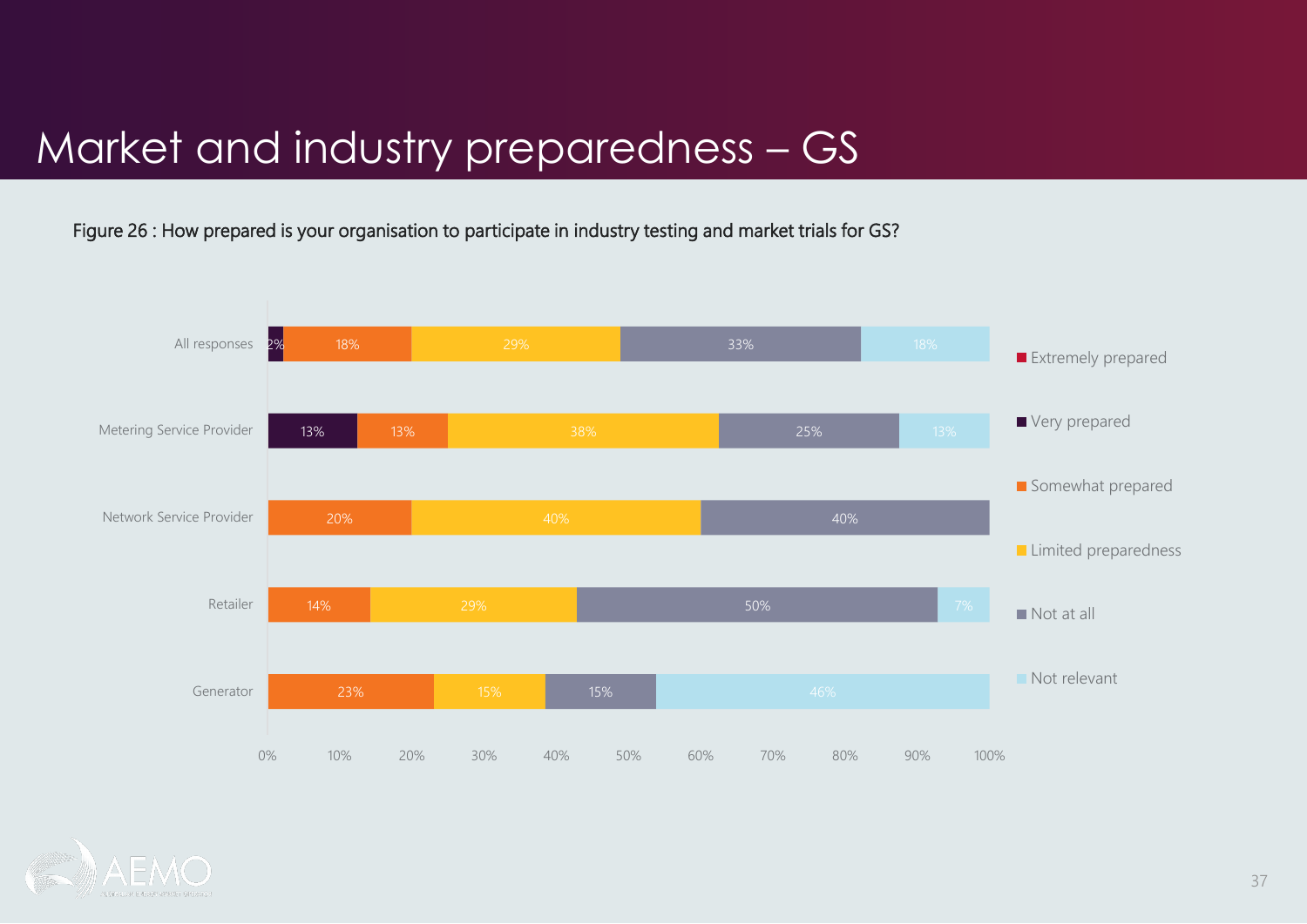### Market and industry preparedness – UFE

Figure 27 : How prepared is your organisation to participate in industry testing and market trials for UFE?



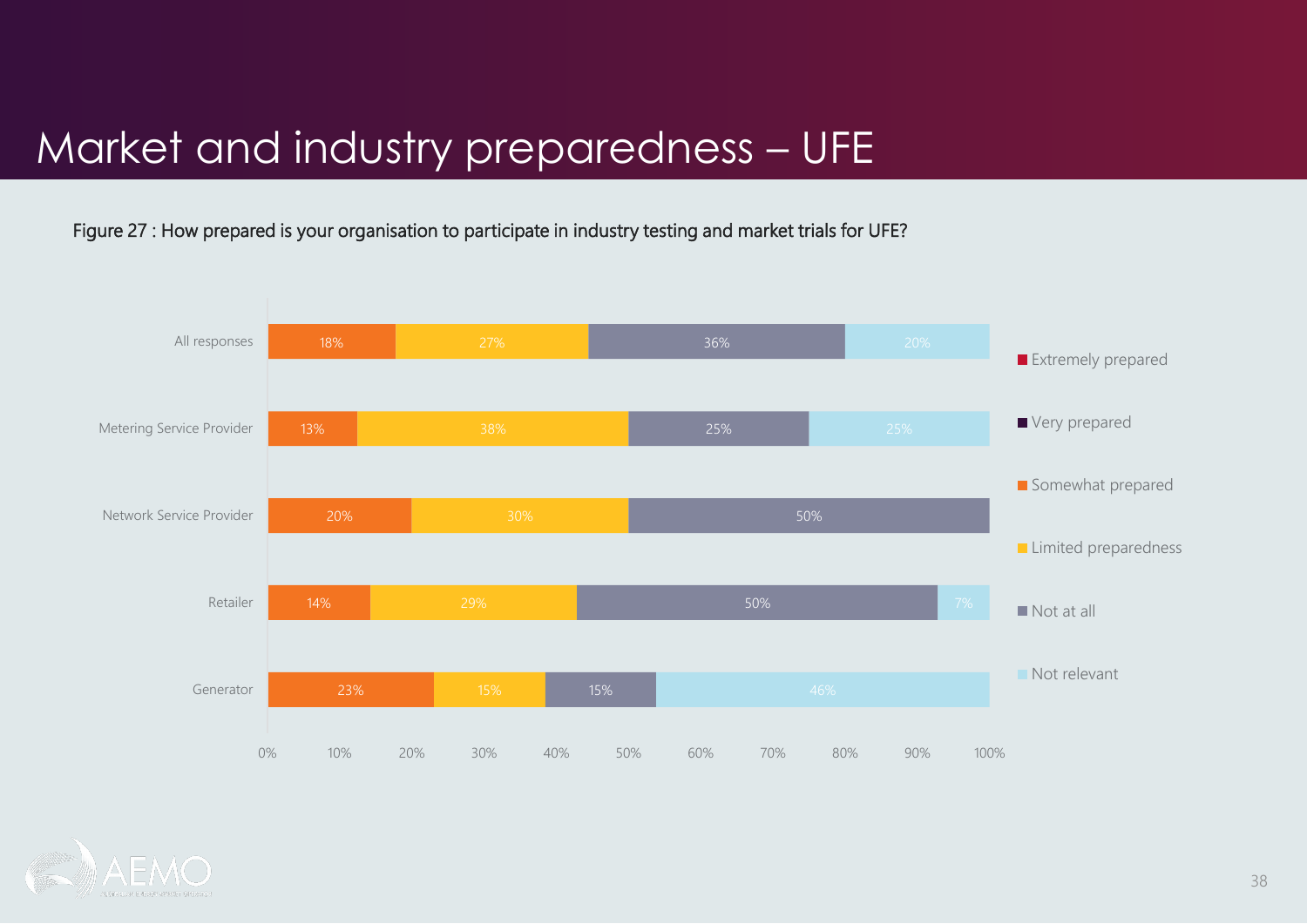# 4. Glossary

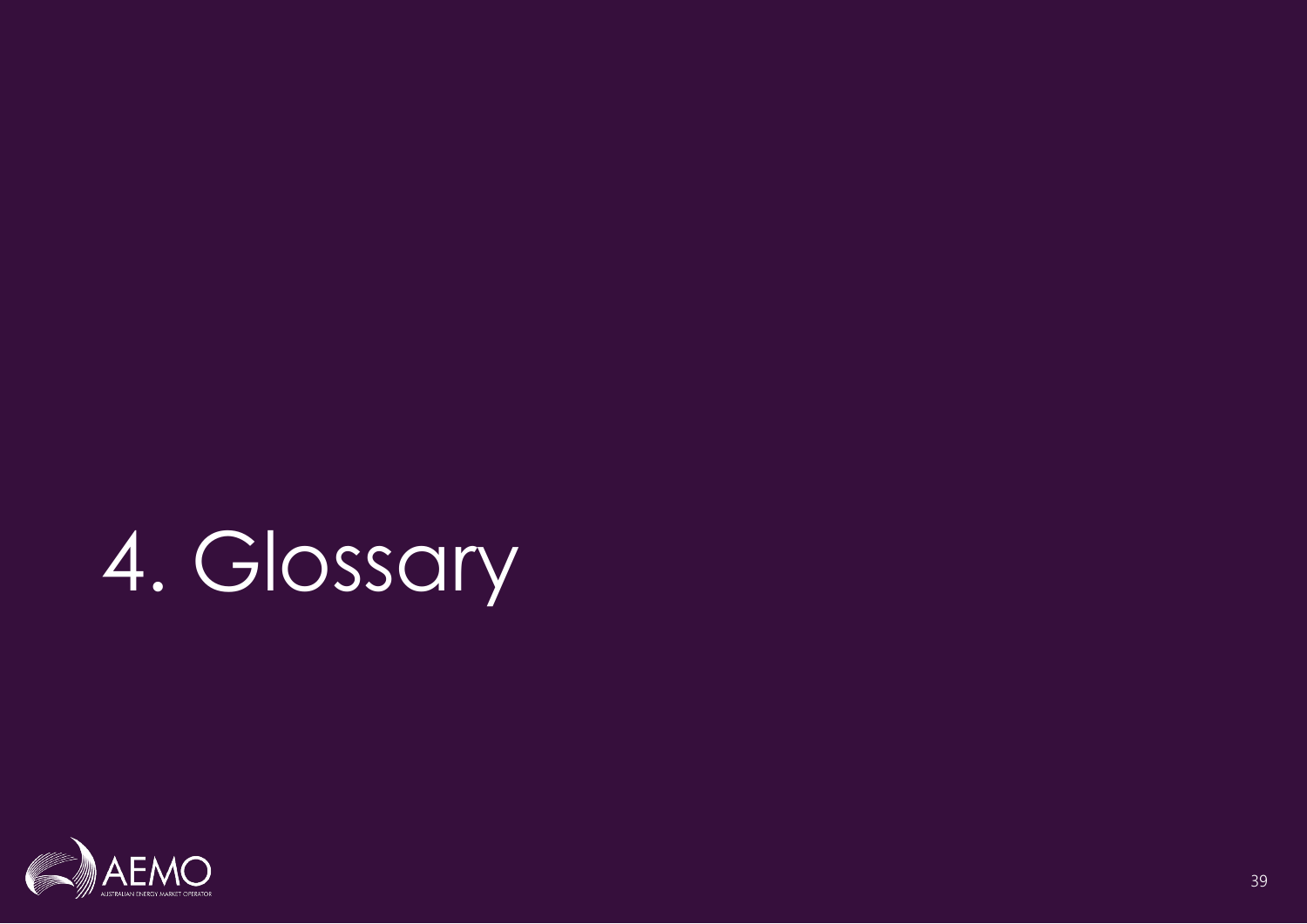## Glossary

| <b>Term</b>     | <b>Definition</b>                 |  |
|-----------------|-----------------------------------|--|
| 5MS             | Five-minute settlement            |  |
| <b>AEMO</b>     | Australian Energy Market Operator |  |
| GS              | Global settlement                 |  |
| MC.             | Metering coordinator              |  |
| <b>MDP</b>      | Metering data provider            |  |
| <b>MP</b>       | Metering provider                 |  |
| MP <sub>2</sub> | Metering procedures package 2     |  |
| <b>MSP</b>      | Metering service provider         |  |
| <b>NEM</b>      | National electricity market       |  |
| <b>NSP</b>      | Network service provider          |  |
| PCF             | Program consultative forum        |  |
| RWG             | Readiness working group           |  |
| <b>UFE</b>      | Unaccounted for energy            |  |